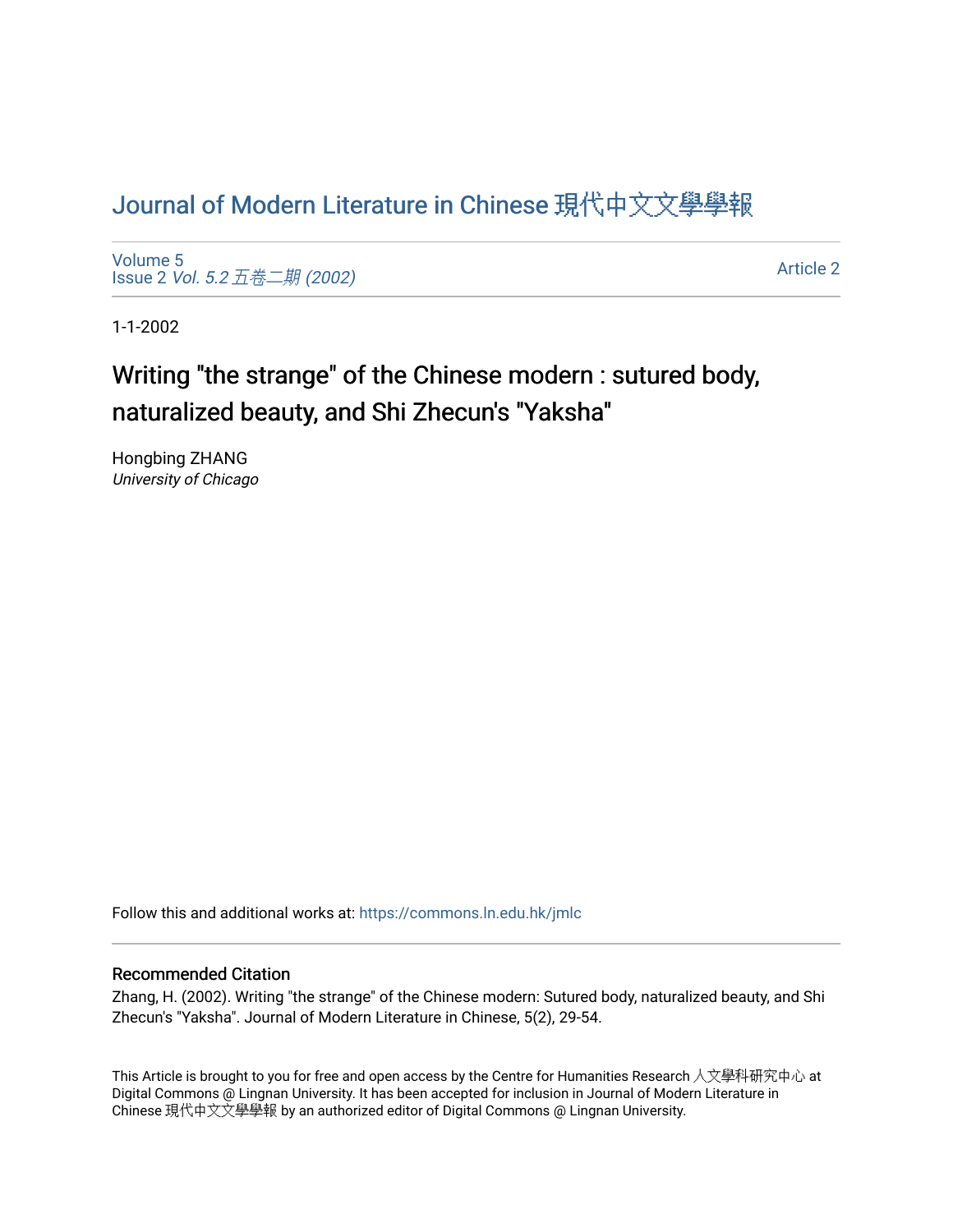# **Writing "the Strange" of the Chinese Modern: Sutured Body, Naturalized Beauty, and Shi** Zhecun's "Yaksha" \*

# **Hongbing** *Zhang*

The historian of the strange comments: A yaksha wife is indeed rarely heard of, but on thorough second thoughts it is not so rare, for on every bedside there is a yaksha.

Pu Songling, "The Yaksha Kingdom" (Pu 1994: 379)<sup>1</sup>

The fact that I have said that the effect of interpretation is to isolate in the subject a kernel, a *kern* to use Freud's own term, of non-sense, does not mean that interpretation is in itself nonsense.

Jacque Lacan, "The Field of the Other and Back to the Transference" (Lacan 1992: 250)

### **"But I Doubted Very Much This Kind of Explanation"**

An essential dimension of the metropolitan "I," the narrator

<sup>\*</sup> I would like to thank Professor Xiaobing Tang of the University of Chicago, for whose class "Literature and Disease" the idea presented here was originally conceived and from whose encouragement and advice the present paper has benefited. Thanks also go to my classmates Jason McGrath and Ling-hon Lam and the anonymous *JMLC* reviewers for their comments and suggestions.

<sup>1</sup> All translations from Chinese texts in this paper are mine, unless otherwise indicated.

*Journal of Modern Literature in Chinese* 5.2 (January 2002): 29-54 © 2002 Lingnan University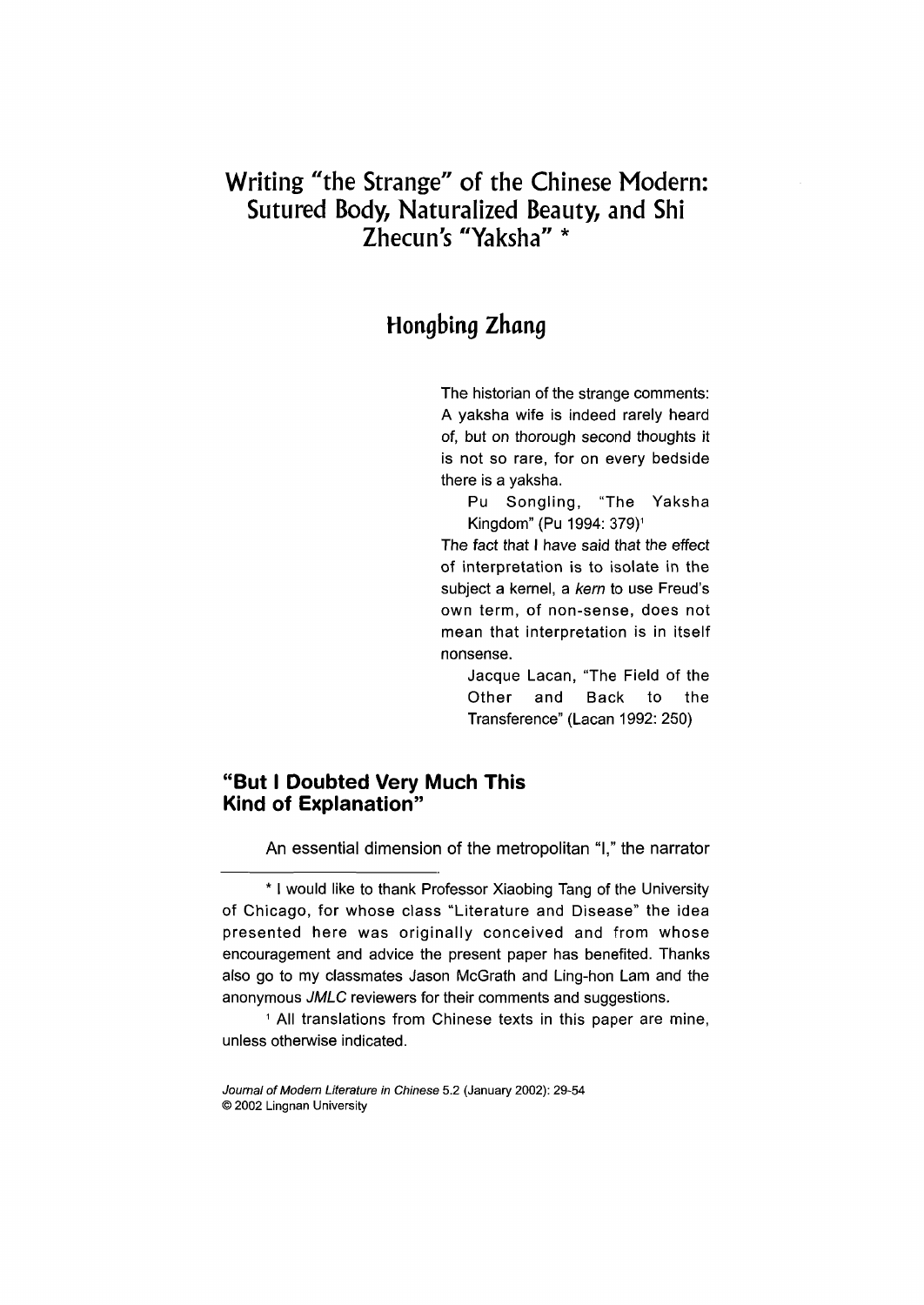#### 30 Hongbing Zhang

老施 施蟄存 [Lao Shi] in Shi Zhecun's 1932 story "Yecha" [Yaksha], is his 夜叉 distrust and doubt. To the German doctor's diagnosis and the nurse's description of the symptoms of his friend's illness as those of a mental disorder, resulting from some setback in love, the narrator's response is: "But I doubted very much this kind of explanation, because I knew my friend had not had any love affairs before" (Shi 1991b: 323). According to the doctor and nurses, his friend would sometimes act strangely, as if he were pushing someone away with his two out-stretched hands. He would talk nonsense in his delirium: "Horrible woman! Strange woman! Don't come close to me!" (323)

> The narrator's distrust and doubt resonate well with what Georg Simmel designates as "reserve," one of the two attitudes metropolitan people would have toward one another and toward metropolitan life on the whole. Because of the swift change of outer and inner stimuli in metropolitan life, Simmel asserts, most people living in a metropolis rely increasingly on their intellect and rationality to preserve their subjective life. Consequently, the split in their mental life between rationality and emotion renders urban life more and more impersonal. However, if the external stimulation is too intense and rapid, a metropolitan will lose his or her intellectual capacity to react to new sensations appropriately. The essence of this behavior, which Simmel calls the "blase" attitude, lies in "the blunting of discrimination" and an inability to perceive "the meaning and differing values of things" (Simmel 1950: 414). In the "Yaksha," instead of betraying his lack of the intellectual power to discriminate between different meanings and values, the narrator shows his determination to use his own intellect and search for a difference that may ultimately reveal the true cause of his friend's illness.

> Metropolitan life in Shanghai, which serves in the story "Yaksha" to frame the strange encounter the narrator's friend has in the countryside, produces indeed the intensification of nervous stimulation among people living there. But, as Perry Link has observed, from the end of the nineteenth century up to the middle of the twentieth, for people in Shanghai, like people in other colonial and semi-colonial cities, "severe psychological pressures also arose from the city's cultural and historical crisis vis-à-vis the West" (Link 1981: 198). This crisis could not be contained within the coordinates of the country and the city, to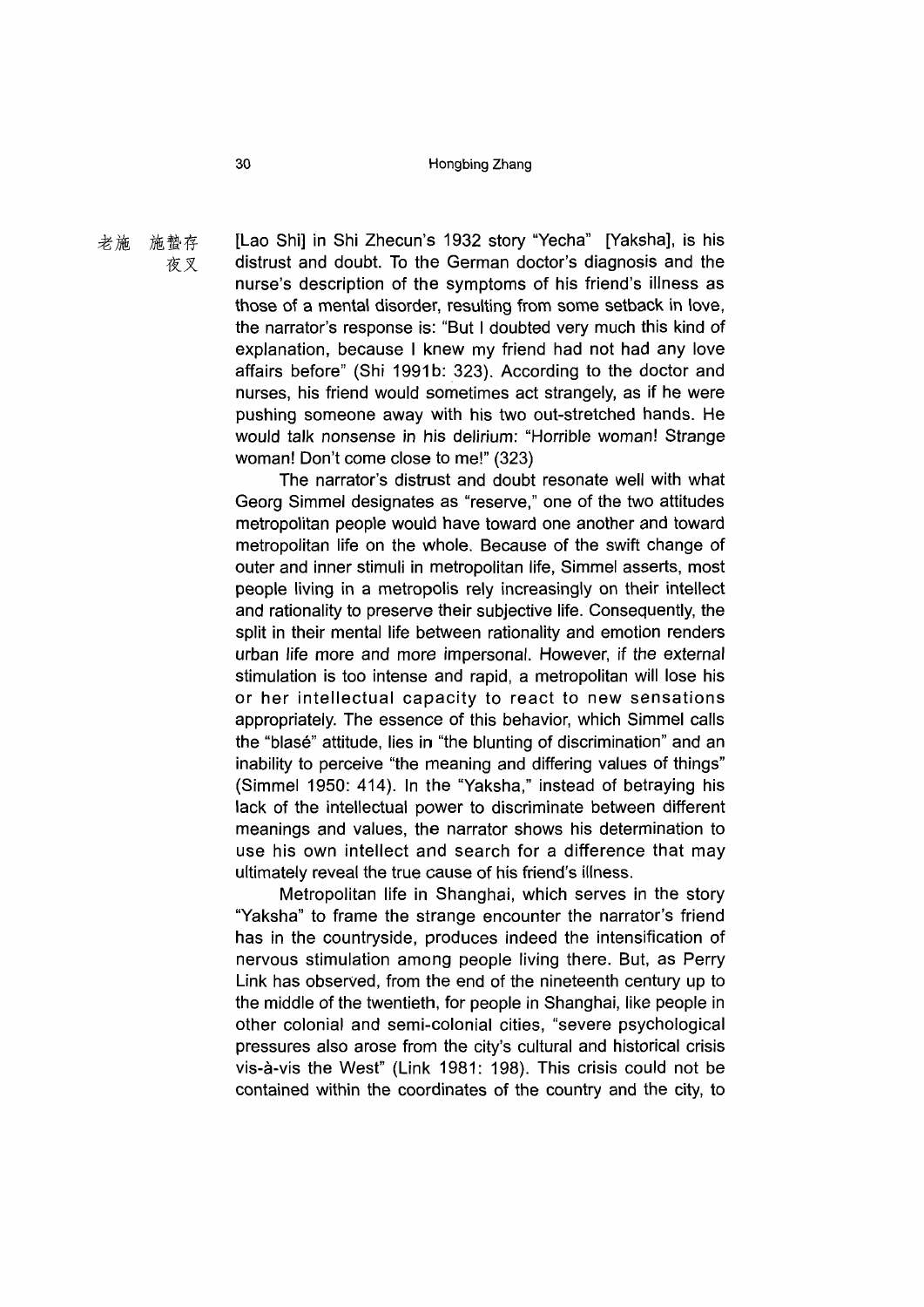which Simmel resorts as the major frame of reference for his study of the metropolitan. As "Paris of the Orient," Shanghai in the late 1920s and early 1930s was still a treaty port of divided territories where the Chinese sections and the foreign concessions—the International Settlement (British and American) and the French Concession—were separated. Although for the Chinese the foreign concessions represented "not so much forbidden zones as the 'other' world" (Lee 1999: 8), and Shanghai, as an international metropolitan city, came to constantly challenge its inhabitants in identity politics, the cultural, social and political differences between the Chinese and the foreigners were still a persistent, everyday theme of metropolitan life. "The Chinese and foreign residents of Shanghai might mingle at work when it was mutually beneficial," Betty Peh-t'i Wei remarks, "but almost invariably they spent their leisure hours separately" (quoted in Lee 1999: 8).

In the story "Yaksha," the reference to the nationality of the German doctor and the comment on his "clumsy and awkward English" (Shi 1991b: 323) are meant, among other things, to be an indication of the quotidian presence in metropolitan life of the difference between the Chinese and the Western. The words the narrator uses to show his reserved attitude toward the German doctor—"I knew my friend"—register the same kind of difference, though from another perspective. In saying these words, he obviously places himself, as an *insider,* in the personal, subjective and interior space of "my friend," and keeps the German doctor as an *outsider* in the social, exterior space. The basis on which the narrator claims to know his friend better is first and foremost the fact that, like himself, his friend is also Chinese, a fact so self-evident that he chooses to delete it from his narration.

What the German doctor represents in a manifest manner is Western medical knowledge, which the narrator's hospitalized Chinese friend needs. "Isn't the doctor returning from Germany the most reliable?"—this question raised by a female character in Shi Zhecun's story "Shizizuo liuxing" [A meteor in the sign of Leo] (Shi 1991a: 3) suggests that, for urban people at that time, German medicine was the best and thus most reliable among Western medicines. But, the reliability and efficacy of German medicine—and Western medicine in general—was not accepted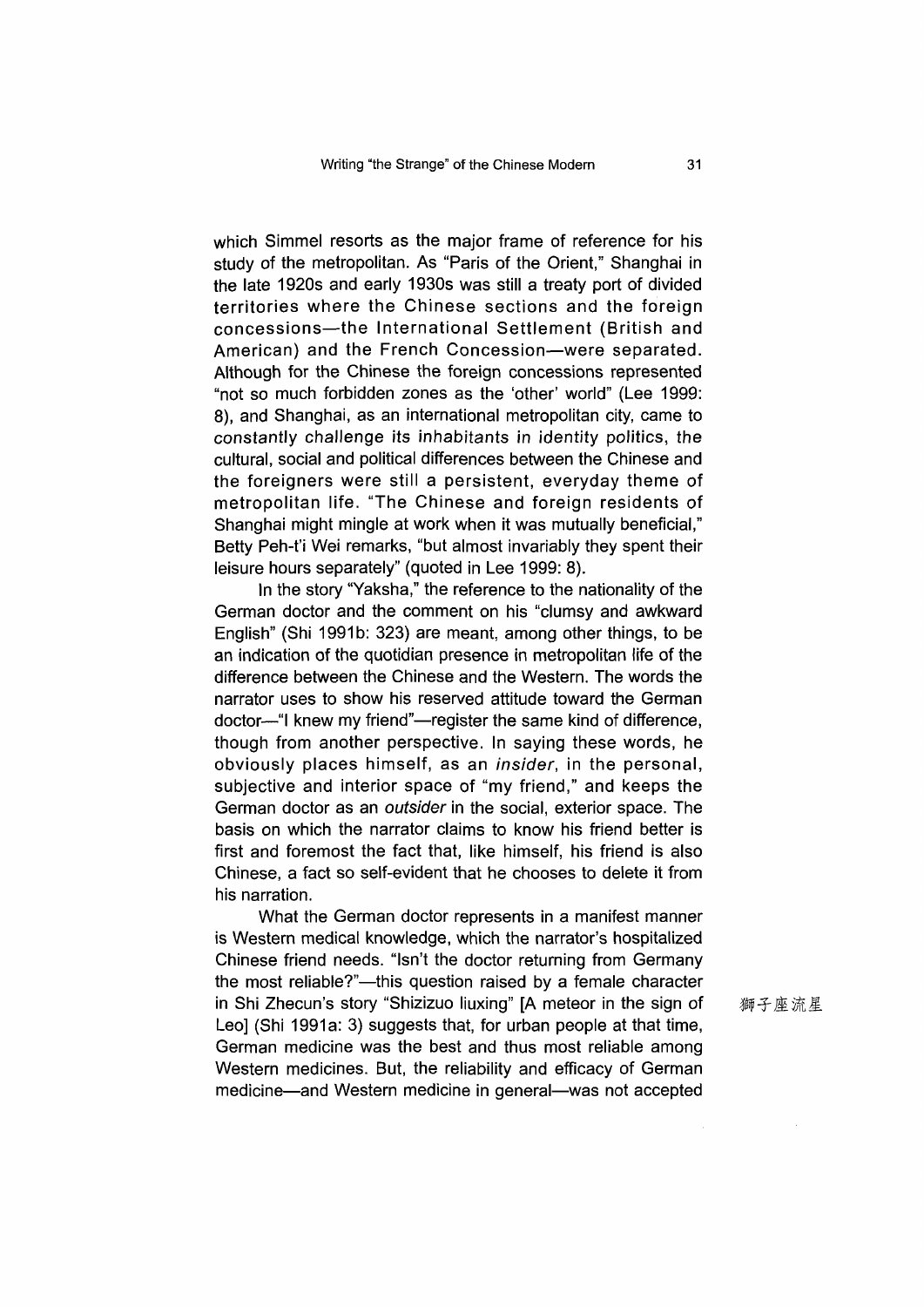without any trace of doubt. In fact, much more than a mere modicum of disbelief, registered in the form of a question raised by the fictional female character, there was in reality a huge debate carried on between Western and Chinese medicine during the late 1920s and early 1930s. Though Western medicine had gained much ground in urban China, many Western-styled doctors "repeatedly pointed out that the Chinese people held a 'belief' in Chinese medicine over Western medicine," and the medical environment in Shanghai was said to be "chaotic" during this time (Lei 1999: 59, 103-18).

This competition between Western and Chinese medicine could be seen, from a wider historical perspective, as an extension of the controversy over "science" and "metaphysics" in the early 1920s. Pursuant to Liang Qichao's articles written in 1919 on the bankruptcy of the dream of the omnipotence of Western science,<sup>2</sup> Zhang Junmai (Carsun Chang), in his 1923 speech at Qinghua University, argued that "no matter how far science develops, it cannot solve the problem of one's outlook on life," for the fundamental characteristic of the view of life, centered on the self, "is subjective, intuitive, synthetic, freewilled and singular," which could not be fully contained within the logic of science (Zhang 1980: 9). This argument was, as expected, severely challenged and criticized by scientific-minded intellectuals at the time. For instance, Ding Wenjiang, a leading geologist, took Zhang's position as a "metaphysics ghost" *(xuanxue gui)*, the ghost which "had loitered in Europe for more than two thousand years and, now being unemployed there, is striding toward China with newly forged signs and deceptive advertisements" (Ding 1980: 15). Though Ding traced Zhang's anti-science stance back to Europe, what Zhang really stressed through his advocacy of the autonomy of the "view of life" was, as Chow Tse-tsung has pointed out, that "as Western civilization of the last few centuries, which he considered a material civilization achieved by science, had been doubted and 'detested' by Europeans since World War I, China should value her own spiritual civilization" (Chow 1960: 334). This polemic became complicated and even chaotic as many other people,

梁啟超

- 張君勸
- 清華大學
	- 丁文江
	- 玄學鬼

<sup>2</sup> For a useful discussion of Liang Qichao's involvement in this debate and his response to World War I, see Tang (1996: Chap. 5).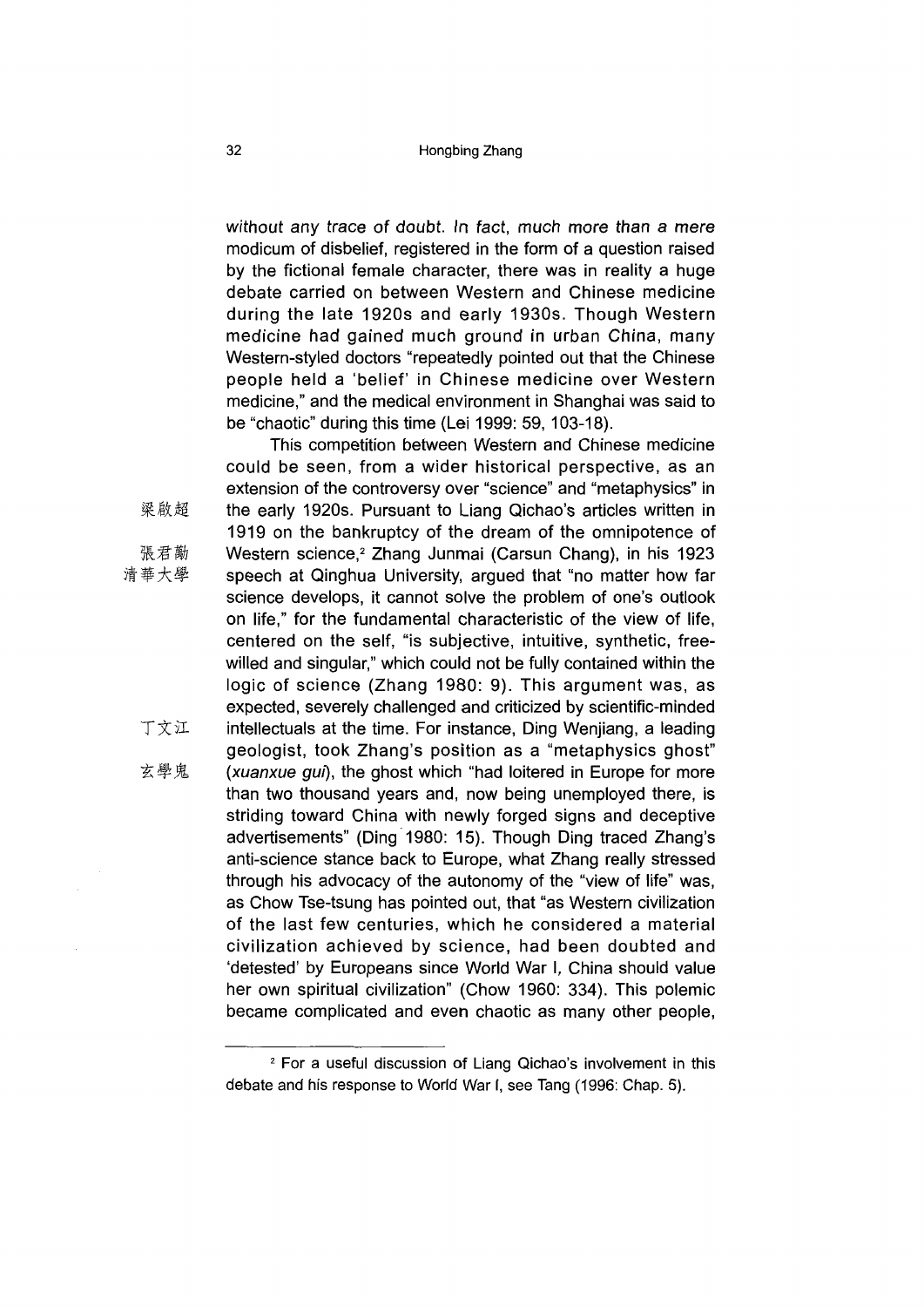such as Hu Shi, Chen Duxiu, Liang Qichao and Wu Zhihui, were involved, but its fundamental issue concerning the difference between Chinese and Western civilizations remained unchanged, and the intellectual implications in this respect well survived the demise of the debate. In his 1932 article "Xiandai de weiji" [The crisis of modernity] published in the popular magazine *Dongfang zazhi* [Eastern miscellany], where Shi Zhecun also published his story "Yaksha" in the same year, Yu Zhi, in his analysis of the significance of global economic crisis for the Chinese, translated this concern into a rallying call for the Chinese to prepare for the day of "an eye for an eye, a tooth for a tooth" (Yu 1932: 1-3).

The narrator's perception of his relationship to the German doctor is by no means as antagonistic as Yu Zhi's, but his attitude, so far as we have seen, can be read as not so distant an echo of the controversy over "science" and "metaphysics" and the conflict between Chinese medicine and Western medicine. His doubts can be extended, in this connection, to Western science and even the overall Western symbolic system as a true, adequate representation of Chinese reality. Behind his manifest distrust is an implicit belief that the subjective experience of his friend lies beyond the scientific diagnosis by the German doctor. His decision to go and visit his friend in the Western-styled hospital can be seen as a desire to go beyond Western medical discourse and find a narrative more appropriate for the Chinese.

That Shi Zhecun has his narrator in the story question and challenge the adequacy of the Western representation of the Chinese does not necessarily mean that Shi himself subscribes to the idea of going native. The aspiration to return to the native tradition, just like the wish for going totally Westernized, comes from the desire to totalize. In Shi's eyes, the desire to totalize and the logic of binary opposition between the Western and the Chinese, cannot represent the various types of differences whose complexities are woven in a much more delicate and subtle way into everyday metropolitan life. What Shi aims to do in his own creative writing, for instance in his story collection *Jiangjun de tou* [The general's head], is to problematize those clear-cut racial, class, cultural or ethical boundaries that are endorsed by the desire to totalize and by the logic of binary

胡適 陳獨秀 吳稚輝

現代的危機 東方雜誌 愈之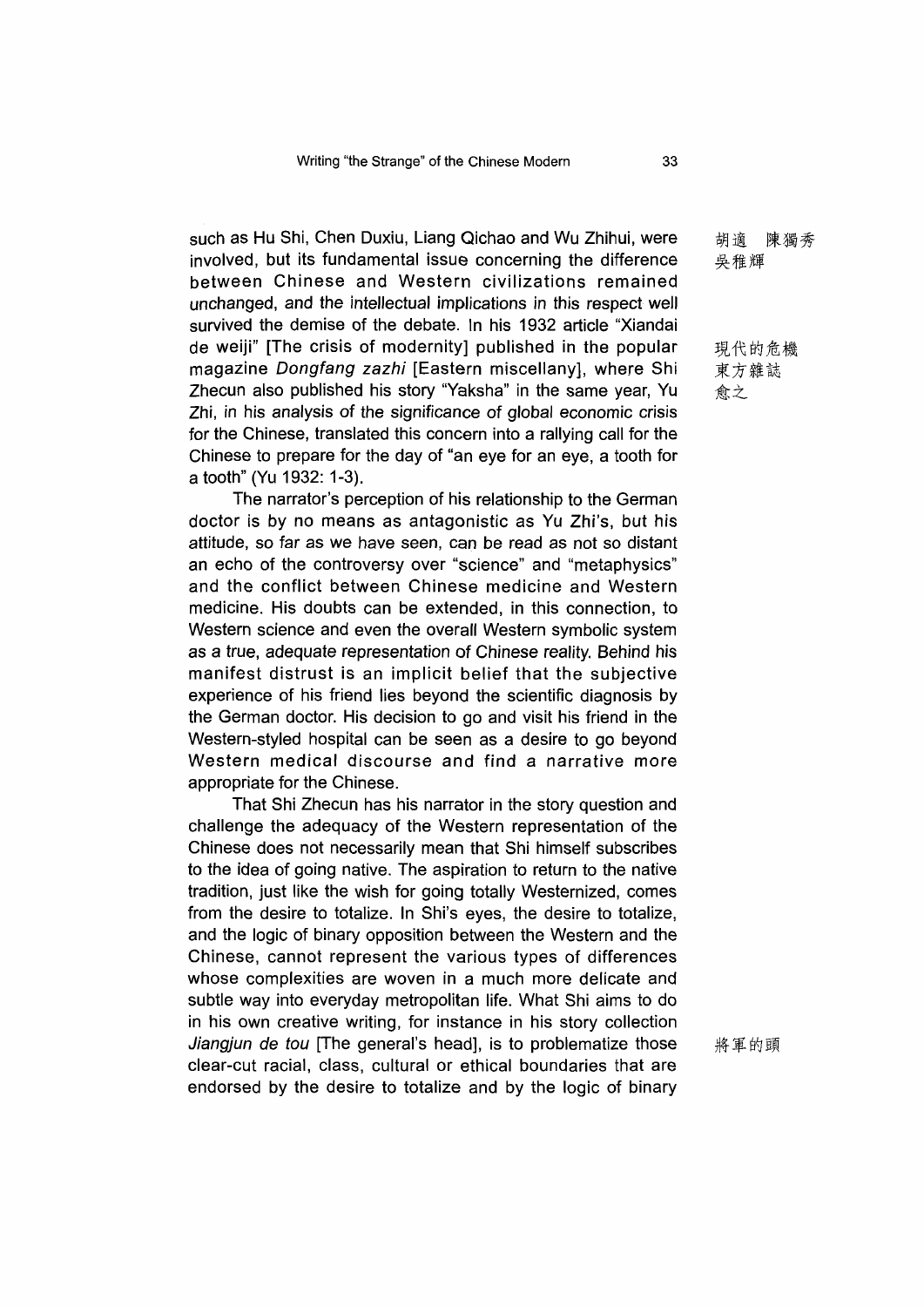opposition. In doing so, he also wants to render visible the tensions and conflicts, the differences and paradoxes, that are to subvert those boundaries. However, Shi's work has often suffered from appropriation by various totalizing narratives. "Some critics came to examine the proletarian consciousness in my stories; some said that I was promoting nationalism [in the stories]," Shi complains in his preface to *The General's Head*. "If they continue to interpret like this, even I myself will doubt their methods and purposes" (Shi 1996a: 804-805).3 What these critics attempt to do is to oppose the proletarian consciousness against other types of consciousness, and the Chinese against the Western. Metropolitan reality, especially the often ambivalent and ambiguous psychological experience generated by such an environment, cannot be exhausted by a literature aspiring to the totality either of class or of nation. Refusing to let his stories be explained in this way, Shi Zhecun claims that they are just some '"psychological stories where I used some *Freudism* [sic]" (Shi 1996c: 57).

Insisting on Freudian psychoanalysis, Shi Zhecun seems to fall into the logic of binary opposition that he claims to oppose, and uphold just one side of the opposition. But if we are to see, as Alfred Kazin does, that the so-called "Freudian revolution" came into being in an environment of "growing skepticism about civilization and morality" after the First World War (Kazin 1957: 13), and that Freudian psychoanalysis challenges the separation between rationality and irrationality through introducing the unconscious, we may be able to understand that Shi's insistence does not necessarily imply that he is for total Westernization. Rather, Freudian psychoanalysis, as an alternative to boundarybound narratives, gives Shi the very tool to move beyond the logic of binary opposition between "science" and "metaphysics," the Chinese and the Western, and to question a totalizing literature.

<sup>&</sup>lt;sup>3</sup> It is obvious that Shi Zhecun wants to distance himself from the proletarian literature advocated by Leftist writers during the late 1920s 民族主義文學 and early 1930s, and also from the so-called "Minzu zhuyi wenxue" [Nationalist literature] promoted by the Nationalist government at the time to undermine the Leftist literary movement (see Qian 1998: 191- 93).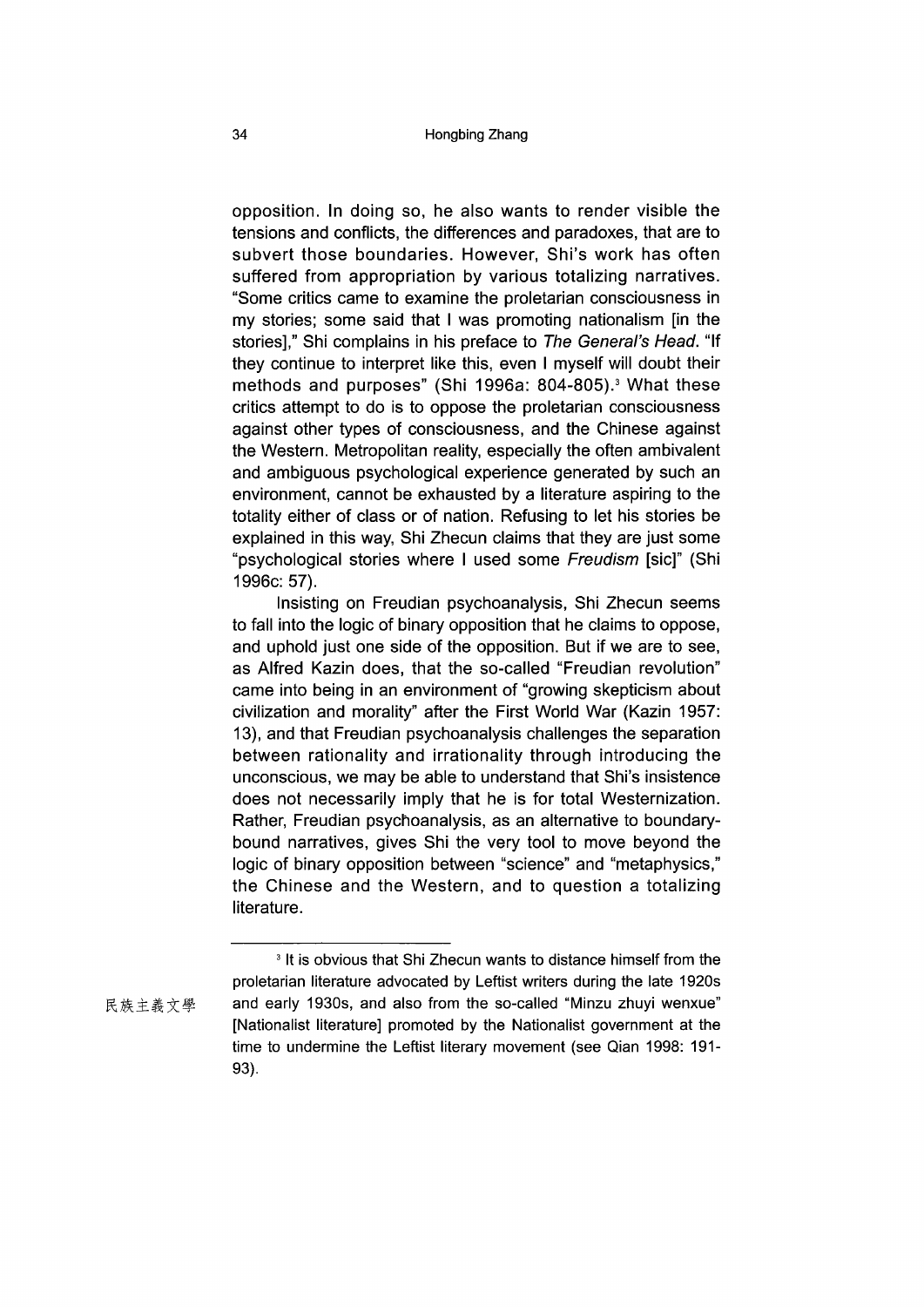The story "Yaksha," like some of Shi Zhecun's other stories, certainly presents a psychological exploration of the reaction of metropolitan inhabitants to the contradictions and conflicts in their everyday life. In the story, Bian Shiming, the friend of the narrator, falls strangely ill at the sight of the narrator's female cousin and is thus sent to a Western-styled hospital. Three weeks after Bian is hospitalized, the narrator, as we have seen, distrusting the German doctor's diagnosis, visits his friend at the hospital. As an explanation for the cause of his sudden illness, Bian tells the narrator his own adventure in the countryside near Hangzhou, where he believes he met a female yaksha and then, mistaking a mute country woman for the yaksha, he killed her. Even after he comes back to Shanghai, Bian believes that the yaksha or the spirit of the murdered woman continues to haunt him. Strange as it is, the story forces us to look into the production of "the strange" in a modern time and space. The narrative of "the strange," appropriated here by Shi Zhecun to structure the experience of Chinese modernity as a pathological and cultural symptom and to interpret the same experience as an aetiological and semiotic object, touches upon some larger problems about Chinese modernity. Will the desire to be a modern Chinese person inevitably lead to the desire to totalize? If not, how should these two be distinguished and separated in the formation of a modern Chinese subjectivity? What kind of role should women play in the effort to achieve a Chinese modernity? To these questions, the story offers us some "strange" phenomena, together with symptomatic descriptions rather than aetiological diagnoses, but even these "strange" phenomena and enigmatic symptoms are worth examining in our reconsideration of Chinese modernity, especially literary modernity, in the twentieth century.

#### **"It Figures There as the Element Which Is Lacking"**

While questioning the German doctor's diagnosis, the narrator comes to the hospital in the hope of finding out the real cause for Bian Shiming's sudden illness, a cause that he suspects the Western medical narrative may have failed to represent truthfully. But to see in the relationship between the

卞士明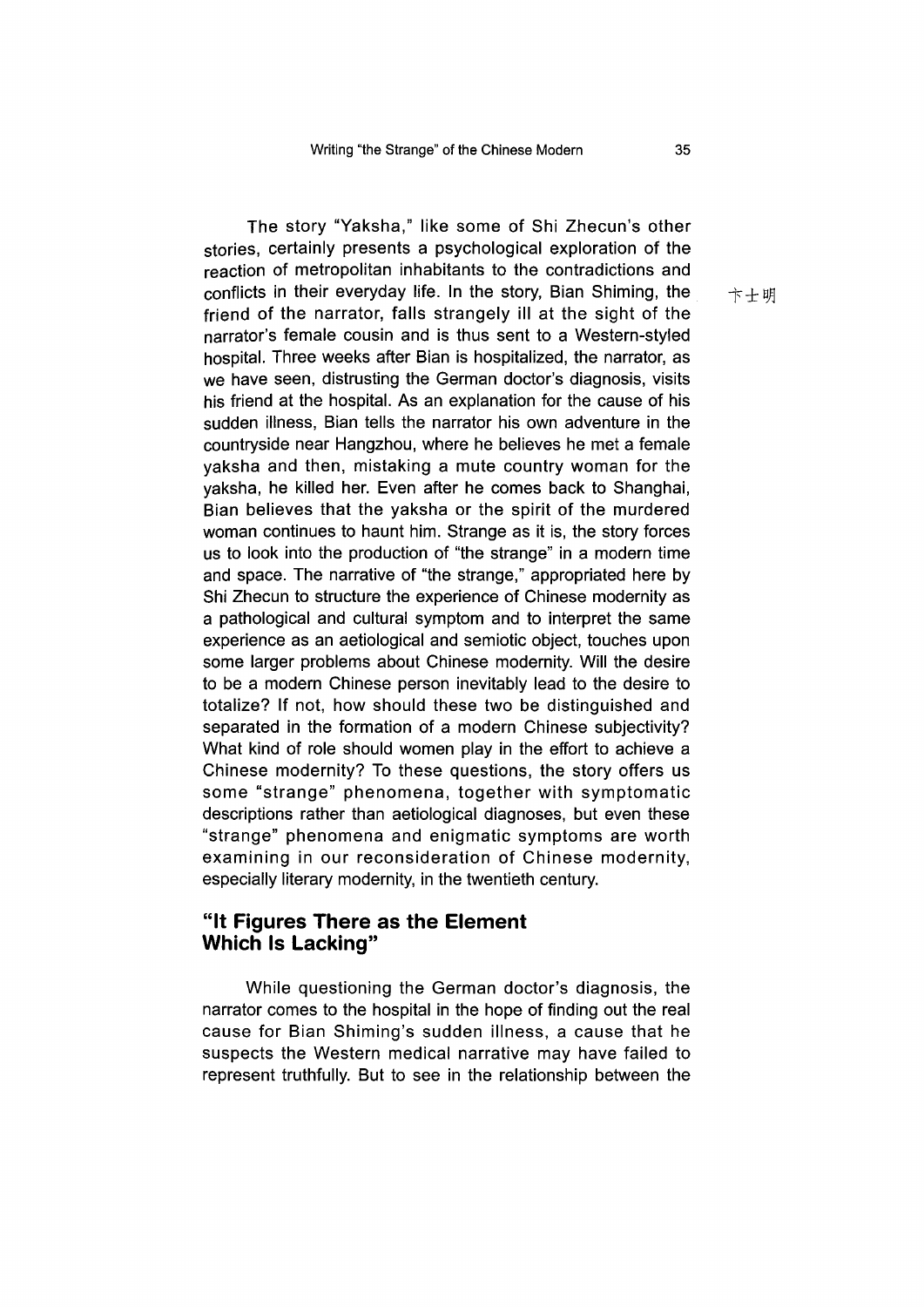doctor and the narrator only the latter's distrust of the former, as well as the latter's suspicion of a possible Western misrepresentation, is incomplete and misleading. For, at the very beginning of the story, the narrator tells us that he decides to visit his friend three weeks later simply because "I obeyed the doctor's instructions" (Shi 1991b: 323). Placed at the very beginning of the story, the narrator's abiding by the doctor's "instructions" *(dingzhu)*, though overshadowed by his subsequent compulsion to seek some alternative explanation for the illness, functions to control the way the story develops and the way readers read it.

The narrator's observance of the doctor's instructions registers an implicit distancing from Bian. Although the narrator believes that the doctor does not really know Bian from the vantage point of an insider like him, he himself does not know much about Bian's personal life, either. He only knows that Bian is an "innocent middle-aged man" (323) who works in an office and practices fencing after work. Another thing he knows is that Bian likes to make fun of other people being frustrated in love. But, as for Bian's own subjective, emotional life, especially his love affair, the narrator does not know anything. He merely surmises that, even if it had something to do with women, Bian would not be suffering from any mental disorder, as the doctor asserts. In his eyes, Bian is a typical modern man who will by no means be afflicted by love. Yet Bian's strange behavior, his sudden illness at the sight of the narrator's female cousin, suggests that there is something that lies beyond the narrator's knowledge.

The distance from his friend Bian leads the narrator not only to see the latter's behavior as "really strange" 323) but also to frame within the narrative of "the strange" what Bian tells him. This method also allows him to see Bian as a patient, a man who may now be suffering from a mental disorder. However, his illusion that he is in a position to better understand Bian functions, in his mind, to shorten the distance between the two of them, while it increases the distance between himself from the German doctor. Though the narrator has had to obey the doctor from the very beginning, he can distrust and doubt him as much as he wishes. In his relationship to Bian and the German doctor we see his double yet dislocated identification with both the symbolic and the imaginary. If in imaginary identification, to use

叮囑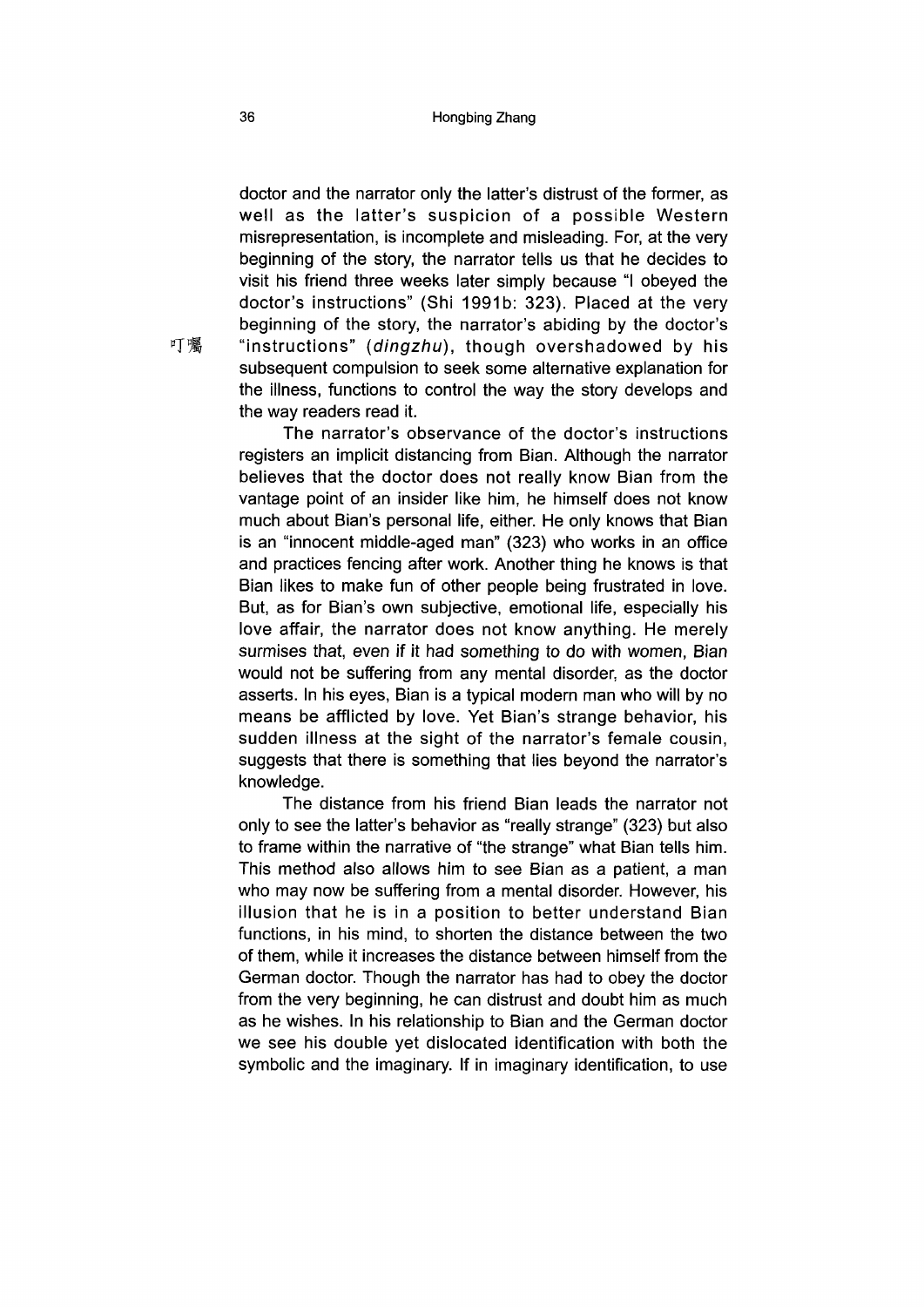Slavoj Zižek's words, "we identify ourselves with the image of the other inasmuch as we are 'like him,' while in symbolic identification we identify ourselves with the other precisely at a point at which he is inimitable, at the point which eludes resemblance" (Zizek 1989: 109), what we see in the narrator here is a quotidian battle of split identification with both the symbolic and the imaginary. He has an imaginary identification with his friend, who is "like him" and whom he believes he knows well as his co-national, and a symbolic identification with the German doctor as the dubious other, a foreigner whose instruction he has obeyed but who does not bear any resemblance to his friend and himself.

It is no wonder that, with this split identification with both the symbolic and the imaginary, the narrator feels that something is missing in his communication with the German doctor. This he blames on the doctor's poor English: "Doctor Liszt (Lie Xide), other than saying in his clumsy and awkward English that [my friend] was suffering from a mental disorder as a consequence of his being exposed to some great horror, said nothing about the cause [of the illness]"(323). This split identification also finds the narrator in confusion in the Western-styled hospital.

I stood in front of the door of Room 437. The white wall and the white door gave me a sense of horror. These should be black, but the white color in the hospital—not only the white wall and door, but also the white beds, white bedding, white instruments, white operating table—made me feel as if I had walked into a house full of mourning arrangements for the recently deceased, and it made me so nervous that I had to hold my breath. I took out my handkerchief and, thanks to the blue squares on it, I felt a little relieved. Then I bent my index finger and knocked at the door slightly. I could not imagine what I would see when the door was opened. (323-24)

As if intent on avoiding the inadequacy of language that he has detected in the German doctor's bad English, the narrator not only dutifully records everything he sees but, more importantly, transcribes truthfully his own sense reactions. The narrator's sense reaction to the white color is revealing here. 烈希德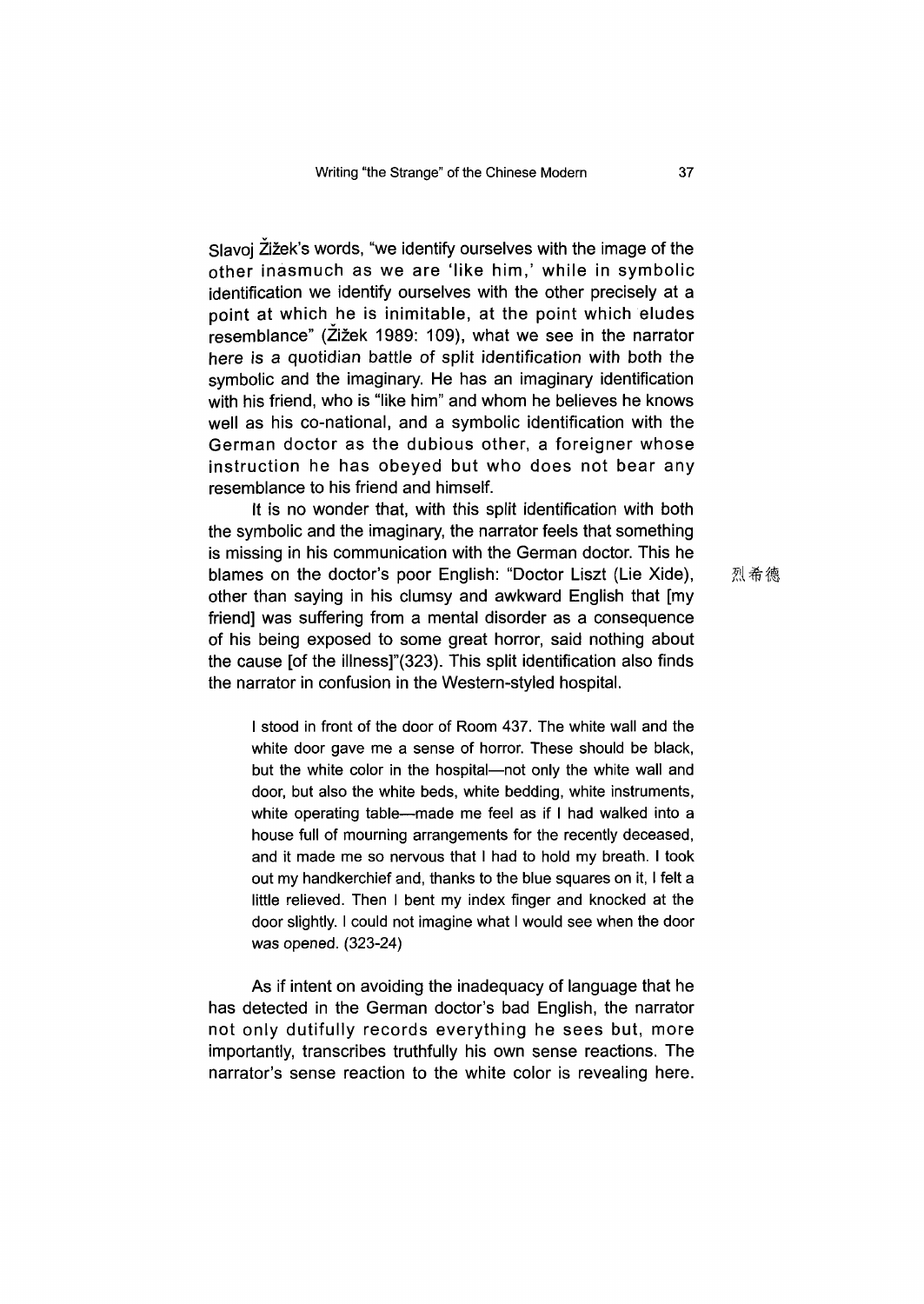Although it has become normal today, especially in the West, for this color to be used in a hospital, it was not so self-evidently "normal" in China in the 1920s and 1930s. The competition between Chinese and Western medicine mentioned above can certainly serve here as a symbolic map on which we can locate the narrator's "fear" of pigments. In traditional Chinese cultural practice, whiteness is mostly connected with death and funerals, where relatives and friends wear white clothes or scarves to see the deceased off to his "eternal home" in the other world. This is why the narrator believes everything in the hospital should be black, and he associates almost instinctively whiteness with "the mourning arrangements for the recently deceased." He feels nervous and terrified, and becomes grateful and relieved at the sight of the "blue squares" on his handkerchief. The handkerchief, whose significance in modern metropolitan life Shi Zhecun defines in another context as "helping you to present your natural gesture" when you feel nervous or insecure in public (Shi 1996b: 113), saves the narrator from his disorientation. It also returns him to a state of equilibrium among the pigmentary forces and to his calmness as he walks on inside this Western-styled hospital.

Yet, the cultural difference as reflected in the color, as well as the nervous feeling generated in the narrator, can hardly be covered up by a blue handkerchief. The white color is so pervasive that the narrator cannot divert attention from it. After the door of the ward is opened, the narrator first sees two black eyes, then a lovable red mouth, and finally the white face of a nurse. However, against the whiteness of the wall, the face and the bonnet, the nurse's two black eyes and red mouth appear, in his eyes, like "two longans and a water chestnut" left on a white towel (Shi 1991b: 324). This description of a nurse's face against the white background further reinforces the narrator's fear of whiteness in the hospital. Indeed, the constant recourse to sense reaction as a register of cultural shock in the narration 樓適夷 demonstrates a characteristic that Lou Shiyi observed in his 1931 article about Shi Zhecun's writings; he notes in them a

- 
- 

新感覺主義 "New Sensationalism" (xin ganjue zhuyi), a designation that has now become widely accepted as a description of the style of Shi Zhecun and his like-minded writer-friends. Tracing the source of influence to French surrealism, Japanese New Sensationalism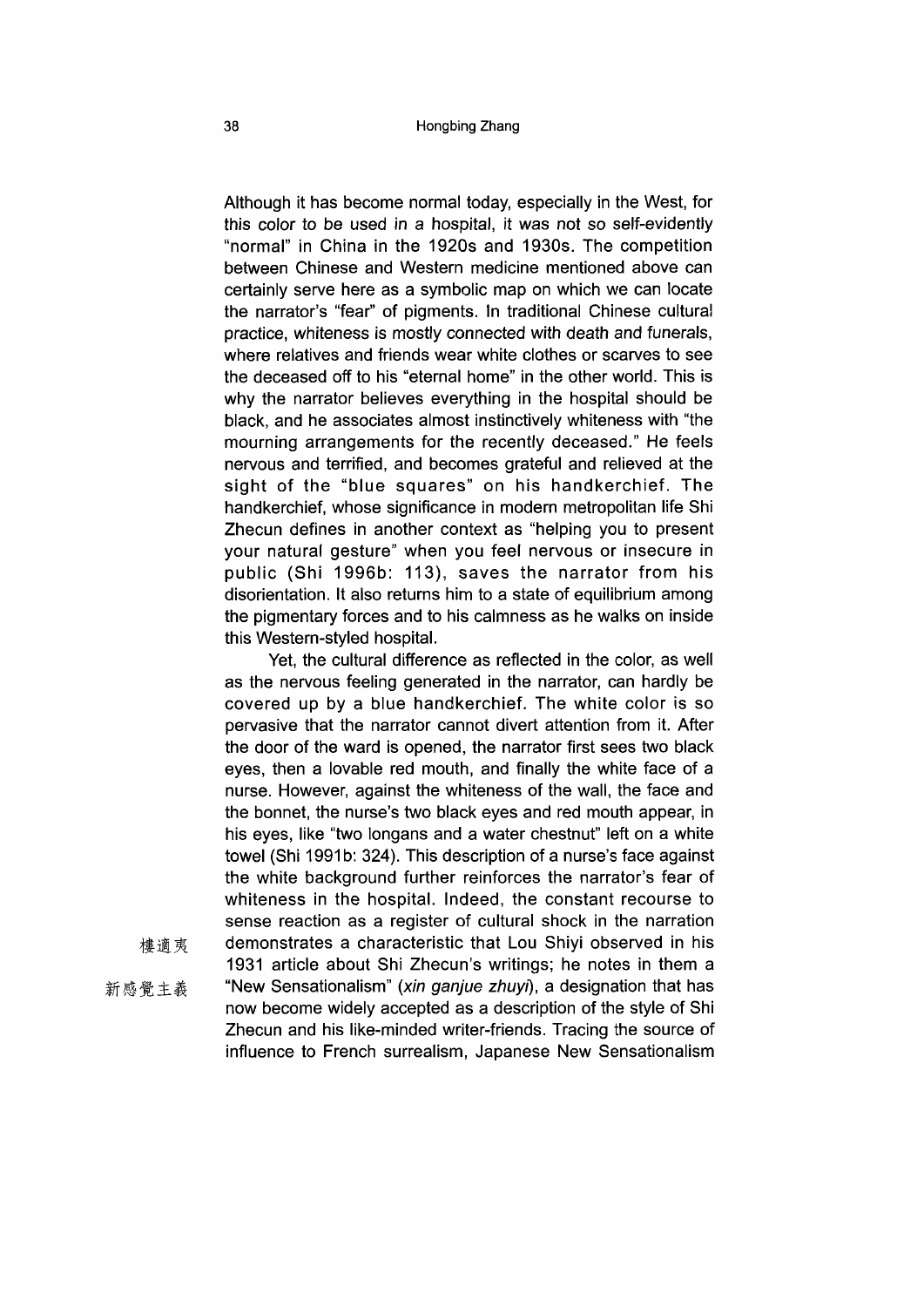and the "Nonsense" school, Lou regards Shi's New Sensationalist writing, nevertheless, as a direct product of a particular social class living off bank interest in a capitalist society. He asserts that the fictional characters representing this class, since they are alienated from social production, understand life only in terms of consumption and enjoyment. Although they are well-educated and know about the disintegration of the old society, they do not entertain any personal fear at all. They only "search for new and strange beauty amidst the disintegration," Lou remarks, "and use this new and strange beauty to cover up their own inner emptiness" (Lou 1988: 305-306).

What Lou Shiyi says about the use of sensoria (especially when obtained through seeing) in Shi's writings is an appropriate characterization of how the narrator in "Yaksha" narrates his experience in the Western-styled hospital. However, to say that Shi implicitly views literature as a struggle for an unalienated, ideal life, at the expense of precluding the possibility, for instance, for "life to dissolve literature," is hardly acceptable to Shi himself. Shi dismisses Lou's comments as exaggerations that are not true of his work (Shi 1996c: 57). In the story, the narrator's fear of whiteness registers, by means of a complicated sensorium indeed, how fear arises as a result of the disintegration of the traditional Chinese symbolic system, as a consequence of the invasion of Western cultures. It may also have arisen from his realization of the threat of a mental disorder in himself not so dissimilar to that diagnosed by the German doctor with regard to Bian.

In recording cultural difference and its related anxiety by means of his own sensorium, the narrator also articulates his own desire. In his depiction of the nurse, he first presents her eyes, mouth and face as fragmented by the pervasive whiteness and then sutures them onto her body. In doing so, he manages to first direct his desire for food against the nurse's fragmented facial features, which become for him fruits such as longans and chestnuts. Then he transforms it into the desire for love, for the narrator tells us that "[they] talked as if [they] were a couple of secret lovers in a tryst" (Shi 1991b: 324). The swift narrative transition from the fear of whiteness to the sweet feeling of lovers in a tryst shows, in a vivid manner, the ideological and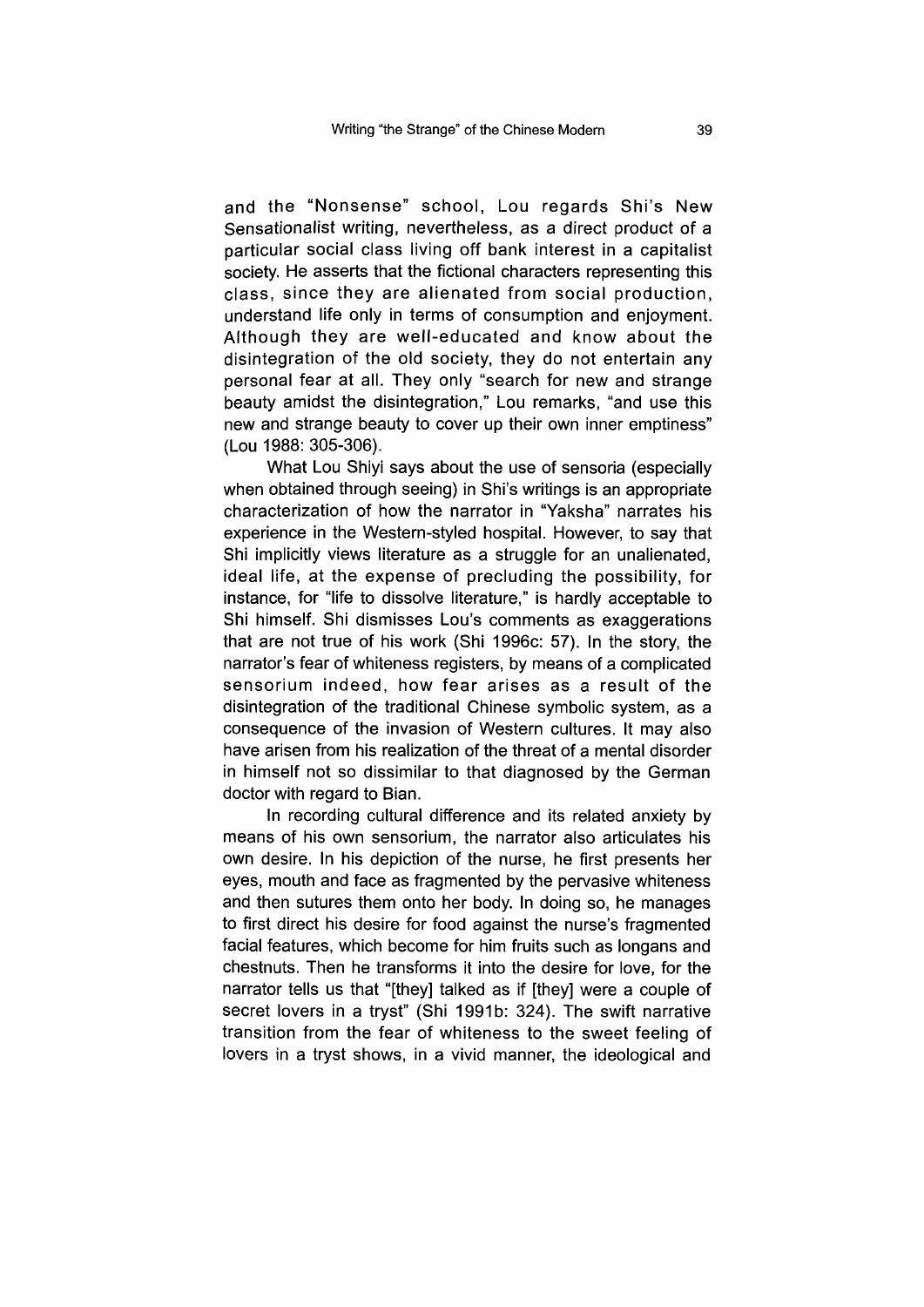existential function of writing for metropolitan people, a function which Lou Shiyi has called "using a new and strange beauty to cover up their own inner emptiness." But, in order to displace the "inner emptiness," or the lurking anxiety over the threat of some mental disorder, writing as a transparent description of social reality has to be transformed into a transcription of one's sense reactions to the surrounding reality. For Shi Zhecun, such a sensorial turn is required not only because (as Lou Shiyi suggested) the metropolitans have undergone a shrinking of experience due to their alienation from social production and are overwhelmed by the consumer culture in the reified life of financial capitalism, but mainly because the social reality of the city has already been so fragmented and dislocated that it does not leave much room for the construction of an unalienated, ideal life. The narrator here uses the senses "as the medium through which reality became image, the terms into which the broken data and reified fragments of a quantified world were libidinally transcoded and utopianly transfigured" (Jameson 1981:239).

The narrator's eye, just like that of a camera, moves along as he walks down inside the hospital, and the description of the nurse's face is indeed a final close-up shot.<sup>4</sup> The series of shots here is, however, constantly intercut to a series of reverse shots of the narrator's sense reactions; these shots and reverse shots are organized and edited by Shi Zhecun, using the technique of suture. This technique allows Shi Zhecun, to quote Jacques-Alain Miller, to "name the relation of the subject to the chain of its discourse" and "it figures there as the element which is lacking, in the form of a stand-in" (Miller 1977:  $25-26$ ).<sup>5</sup> For the narrator, the technique enables him, in his effort to turn the metropolitan world into a narrative-image, to suture such colors as blue,

<sup>4</sup> In her study of film culture and vernacular experience in modern China before 1937, Zhen Zhang points out that Shi Zhecun's writing, together with the writings of others of the New Sensationalist school, can be viewed as "cinematic writing," writing that derives a lot of its techniques from the cinema, such as montage, mobile points of view, and rhythmic editing (Zhang 1998: 72).

<sup>5</sup> For discussions concerning the application of this concept of suture in the cinema, see Jean-Pierre Oudart (1977), Heath (1977), and Silverman (1983).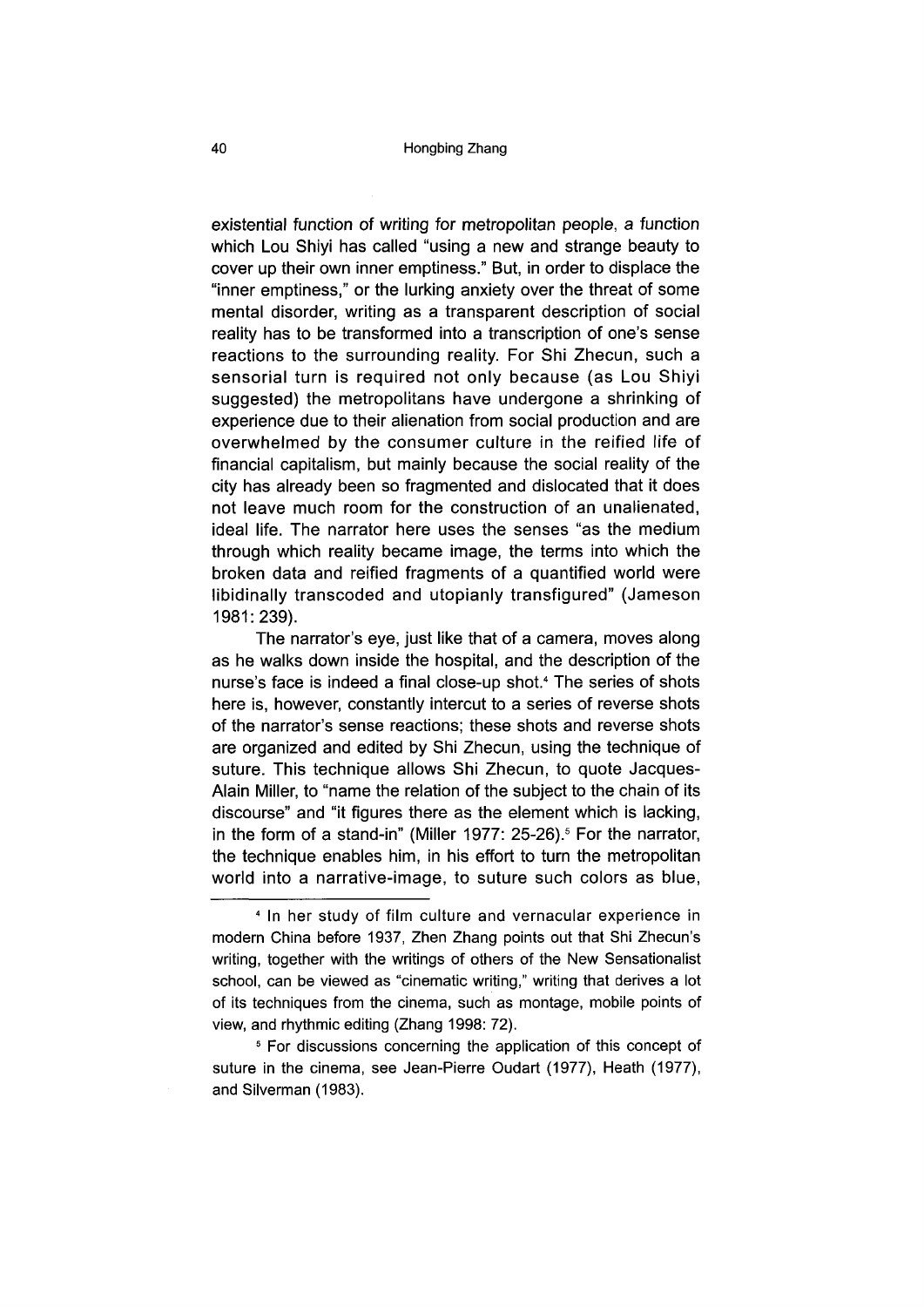black, red and white in the hospital. More importantly, it figures there in the form of a stand-in for his fear of whiteness and for his otherwise disembodied desire arising from his dislocated, double identification.

However, the narrator's desire here ought to be better understood as the desire to gain access to the sensorial surface—the true face—of contradictions and ambiguities in metropolitan life or, in Lacan's words, as "the metonymy of our being" (Lacan 1992: 321), as it is caught up in a fragmented urban existence. Even though suture as a technique of writing helps the narrator transcode libidinally the fragmented world into a narrative-image, it does not succeed, however, in displacing his anxiety and moving him into a linguistic utopia where an idealized harmony and totality can be found. It manages, rather, to turn it into an awareness of an insufficiency in the narration. Here, after the description of the nurse's face, seen as a "strip" through the narrowly opened door, the narrator immediately adds: "When I said a strip of a face, I meant the part of her face in the narrow gap between the door and its frame, which was not so easily seen" (Shi 1991b: 324). These words, supposed to perfect the previous description, betray the narrator's anxiety over the inadequacy and inaccuracy of his language.

The narrator's self-conscious attitude toward his own narration prompts him to pay all the more attention to the description of what he sees, hears, touches and feels; the more exact and detailed, the better. After he enters the ward, the narrator zooms in on almost every detail that comes his way: the movements of his friend Bian's head and lips, their eye contact, the slightly audible groan coming from Bian, Bian's outstretched hands, and their handshake. From the dutiful transcription of all these physical appearances and activities, the narrator concludes that Bian has lost the strong and healthy physique that he used to have. In order to see if Bian has recovered from the mental disorder as diagnosed by the German doctor, he asks Bian time and again, "Do you recognize me?" (325) This repeated question seems to show that he will "have peace of mind" (xin'an) if Bian is able to recognize him. He feels, however, that Bian is still shrouded in an "air of derangement" (325). Bian recognizes him immediately and tells him that he is going to leave the hospital in two or three days. At Bian's words, the

心安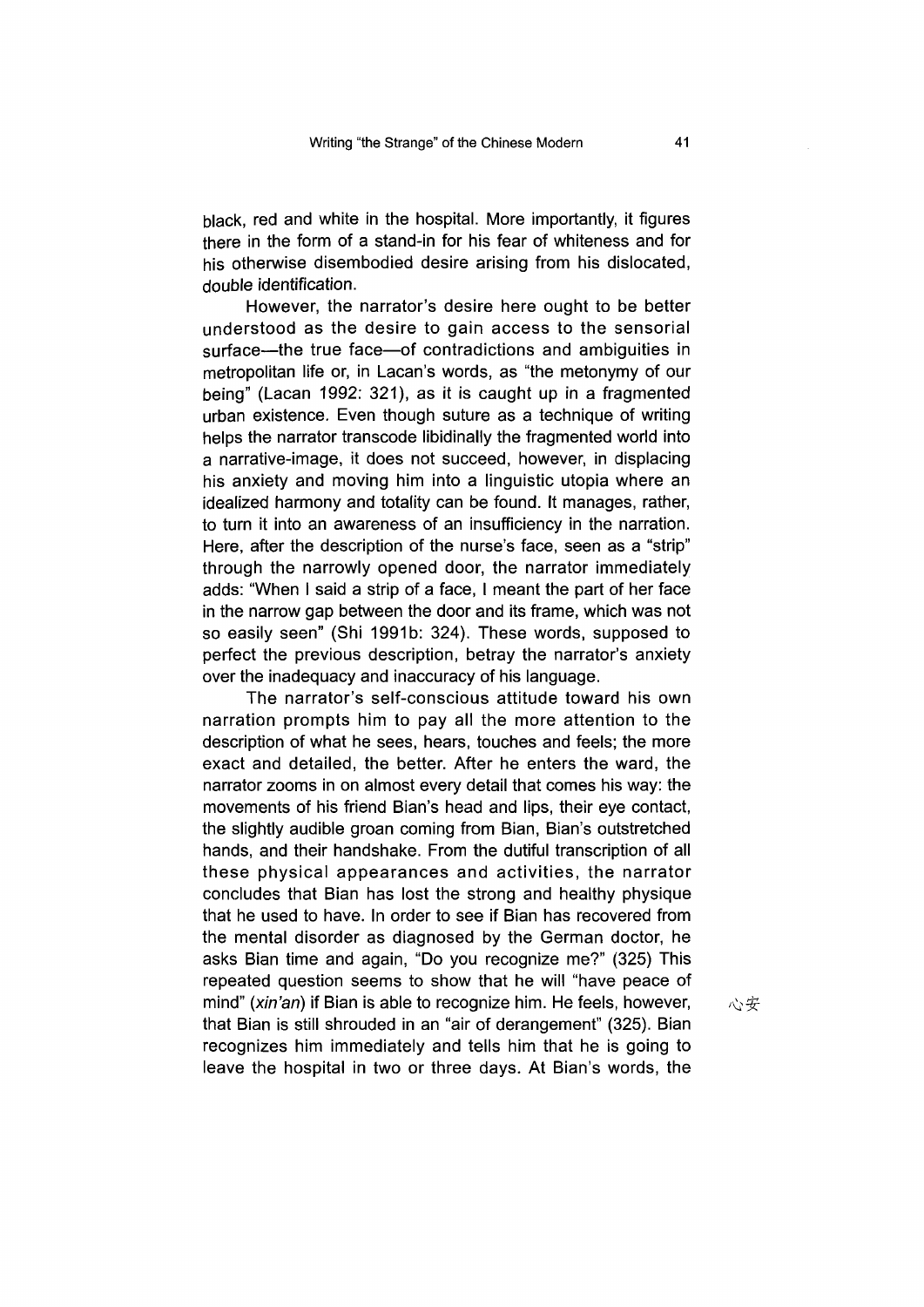narrator seems to feel relieved and starts to ask Bian what really happened the other day when he saw his cousin. Here, it seems that, with the successful verbal exchange between them, the narrator's distance from Bian disappears and his anxiety about language is gone. In fact, Bian not only recognizes him but also welcomes him as a trustworthy person, perhaps also as a prospective Freudian psychoanalyst equipped with the "talkingcure" method who is to be admitted into the fortress of derangement to hear the unspeakable horror: "This was a horrible event, which I should not speak about. But, if I do not tell you, soon I will really go mad" (325).

### **"I Wanted to Seek Some Natural Beauty out of the Unnatural Event"**

With Bian Shiming coming down center stage to tell his own story about what has led to his sudden illness, the setting of the whole story shifts from the Western-styled hospital in Shanghai to the countryside near Hangzhou. The narrator's narration of his experience in the hospital recedes into the background, serving as a distant but powerful frame for Bian Shiming's story. The significance of the location of the story in a rural environment outside of Shanghai will become obvious as we follow Bian in his journey into the countryside.

Bian travels to the countryside because he has to take her grandmother's remains to their home-village for burial. Such a move is a traditional Chinese practice, because a dead person is always expected to "go home," to join other deceased members in the family. This also indicates that, for most metropolitan dwellers, the emerging modern metropolis is still a temporary dwelling place and only the countryside is an "eternal home." That is why Bian wants to stay for some more time when the funeral is over. For him, the countryside "was really a good place for a hermitage"; there is a lot of bamboo, an ancient pond and a creek, the sound of whose running water "gave [him] more pleasure than anything else" (Shi 1991b: 325-26).

After the funeral, Bian writes a letter back to Shanghai, requesting an extension of his leave for another ten days. He wants to take a good rest, to "cultivate the mind and heart," and make full use of this opportunity to "enjoy the natural scenery"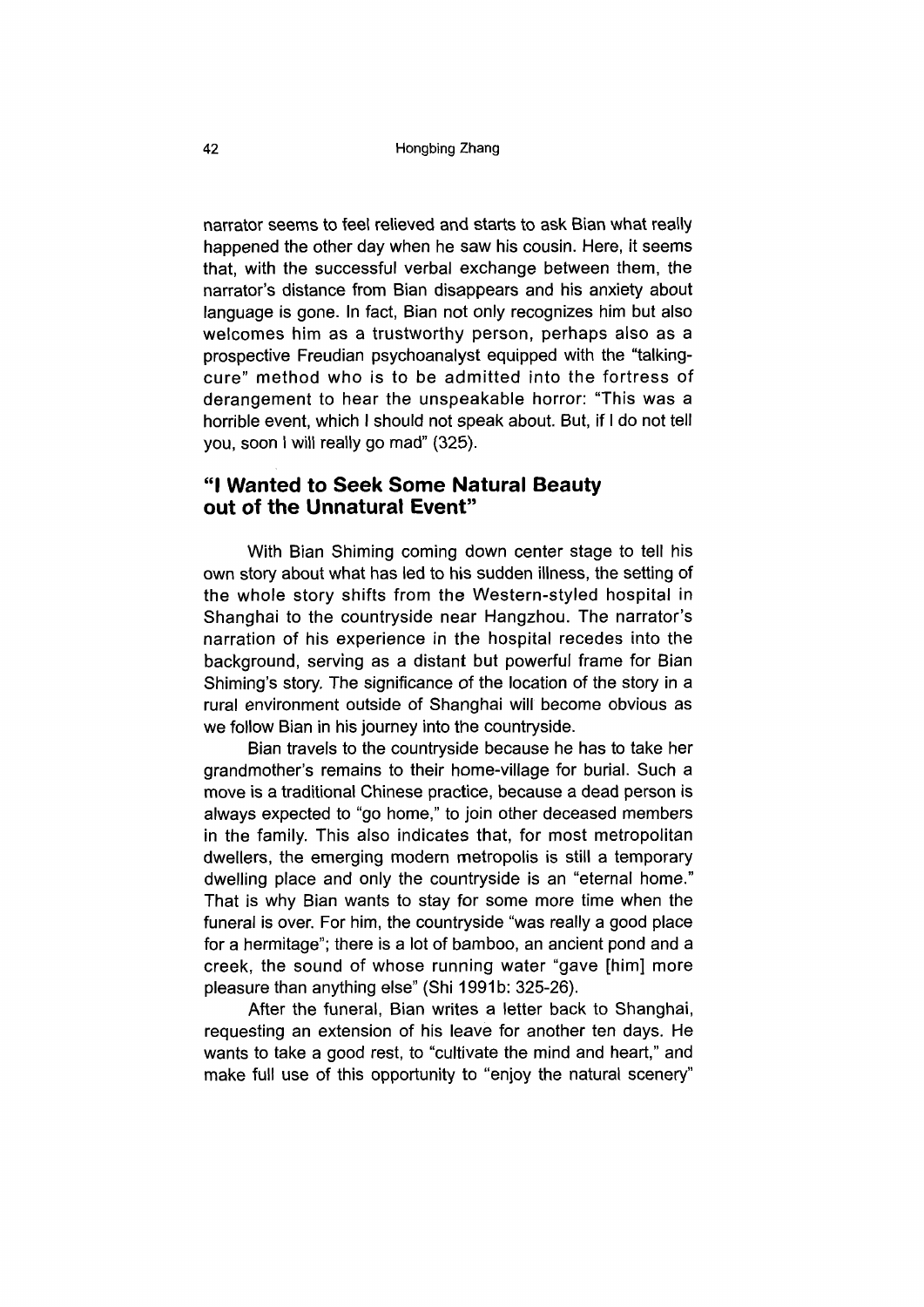(326). It is apparent that, in his mind, the best cure for the fragmented and alienated metropolitan life he lives is staying in the countryside, where people can not only derive pleasure from nature but, more importantly, live a harmonious life. However, for Bian, the countryside is more than merely a natural environment for such a primitive, organic life; it is also the repository for a tradition exiled from its central position in China. As he tells us, "From the Pine Logging Ground to Uu Xia Village, about eighteen *li* long, on both banks of the Creek Xi, there were all kinds of unknown, wonderful historical relics and sites for us to explore" (326).

In such a frame of mind, Bian Shiming checks out from the West Lake Library many books on "the old anecdotes and stories" *(zhanggu)* about the place. He also rents a boat to go and visit the local temple, where he sees paintings by such painters as Ni Yunlin (Yuan dynasty) and Tang Yin (Ming dynasty). The short stay in the countryside allows him to recall some classical poems such as Du Fu's "The spring water has just grown four to five feet / The wild boat could allow only three to four men" (326). It also revives his own poetic sensibility, and he manages to narrate this part of his story in beautiful poetic language. The countryside and inland towns, according to Perry Link in his sociological study of Chinese popular fiction in the early twentieth century, not only represent the values of a life of the past from the perspective of Shanghai; they have even become "ontologically prior," coming before the modern city and yet in some sense still lying beneath it. "A person could rise and fall and be hurtled about in the city, and the city itself might entirely collapse, but the countryside would always be there" and "one could count on it" (Link 1981: 202). In light of this, to stay and travel in the countryside means, for Bian, not only to live a hermit's serene and meditative life, but also to recover and revive a marginalized and repressed tradition (as an ontological prior) in China.

But, during the trip to the local temple, Bian encounters the "woman in white" (Shi 1991b: 326). She haunts him all the time, from the moment he happens to cast an eye at her in a small boat next to his. As he describes it, "a shadow glittering with a brilliant white light would forever dance before my eyes, just like a speck of dandruff on the lens of my eye-glasses" (327). He 里

掌故 倪雲林 唐寅

杜甫春 水才添四五 野航恰 受兩三人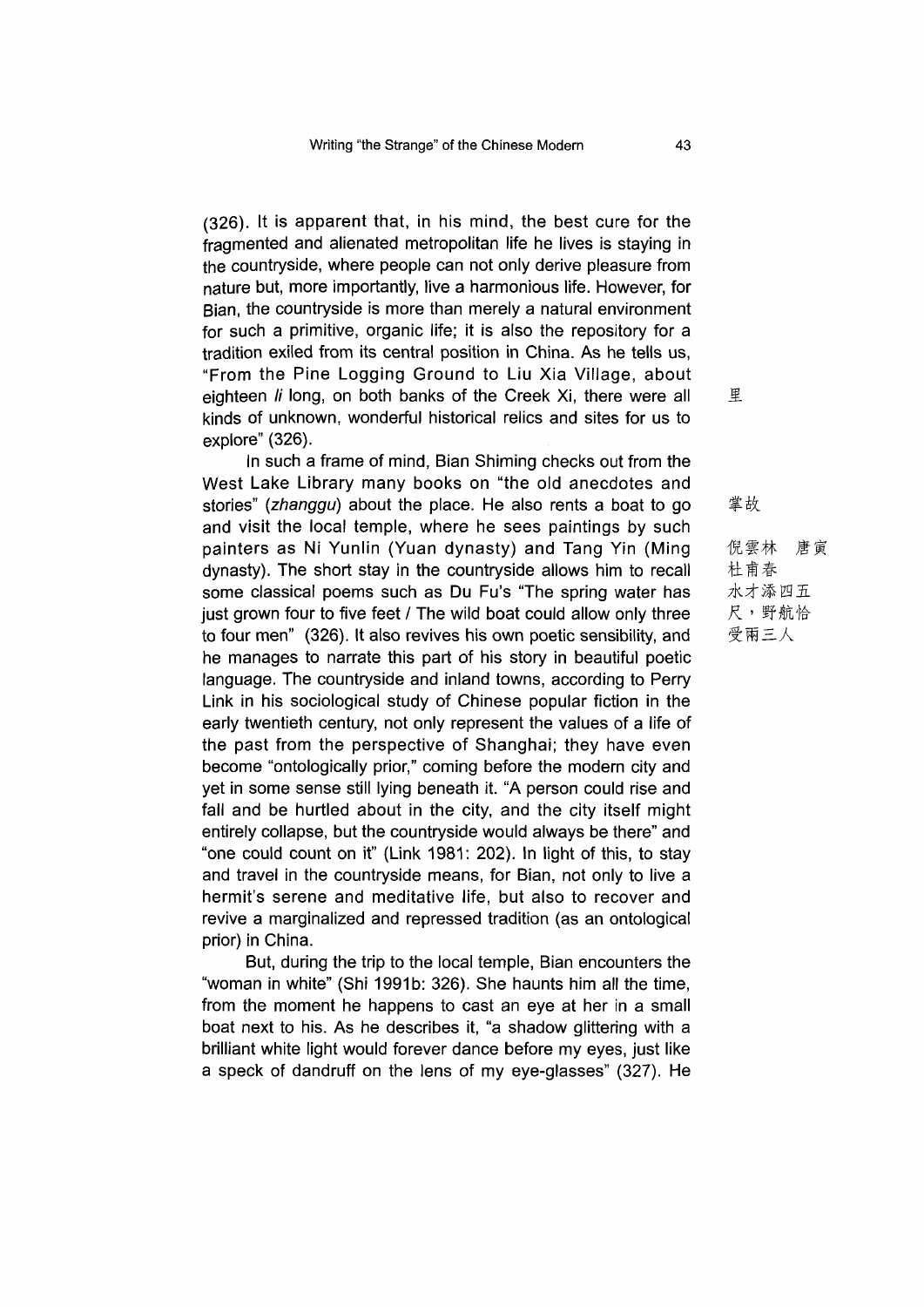cannot concentrate on the paintings, because the white woman would go inside them; she would distract and disturb him by emerging from behind the temple buildings or the bamboo forest in the paintings. This "bewitching woman" appears not only in the paintings but also wherever he goes and her dancing image "made [him] feel an irresistible melancholy" (327). She blocks his view of the natural scenery, the paintings and other "wonderful historical relics and sites"; she makes him stumble in his imaginary effort to approach and revive the marginalized tradition as an ontological prior. It is this blocking of access, visual or otherwise, to the nexus of countryside-nature-tradition that marks Bian's melancholy.

The erotic dimension of this melancholy is obvious here, though in the beginning Bian denies that he indulges in any erotic fantasy, since both his mind and his physique are strong and he has not been moved by hundreds of similar prostitutelike women he met in Shanghai. Then, he acknowledges the 邪念 presence in his mind of some "wicked ideas" *(xienian)* about her, for her crouching posture in the small boat has an "unseen, sweet charm" (327). Bian feels confused: "In Shanghai, no woman would seduce me like this, but here I could hardly control myself. Does it have anything to do with me or with the place?" (327) Unable and perhaps also unwilling to come up with a satisfactory answer, he then proceeds to "impute all the blame to [his] unhealthy eyes" (327). Unlike the narrator, who would single out his sense apparatus as more reliable than his use of language in grappling with the surrounding world, Bian considers his sensory apparatus as the least dependable tool in dealing with the external environment. Instead of questioning the adequacy of language, he embraces the power of language: "the power of written words could penetrate the insulation of time and space" (328).

> It is apparent that, by faulting his unhealthy eyes, Bian chooses to blame himself, rather than the place, for his erotically disastrous encounter with the woman in white. But he tells the narrator, "I do not believe that my nerves would rebel against my true nature all of a sudden" 327). Though he later suspects he is suffering from neurasthenia (a disease that many Chinese at the time believed had something to do with excessive nervous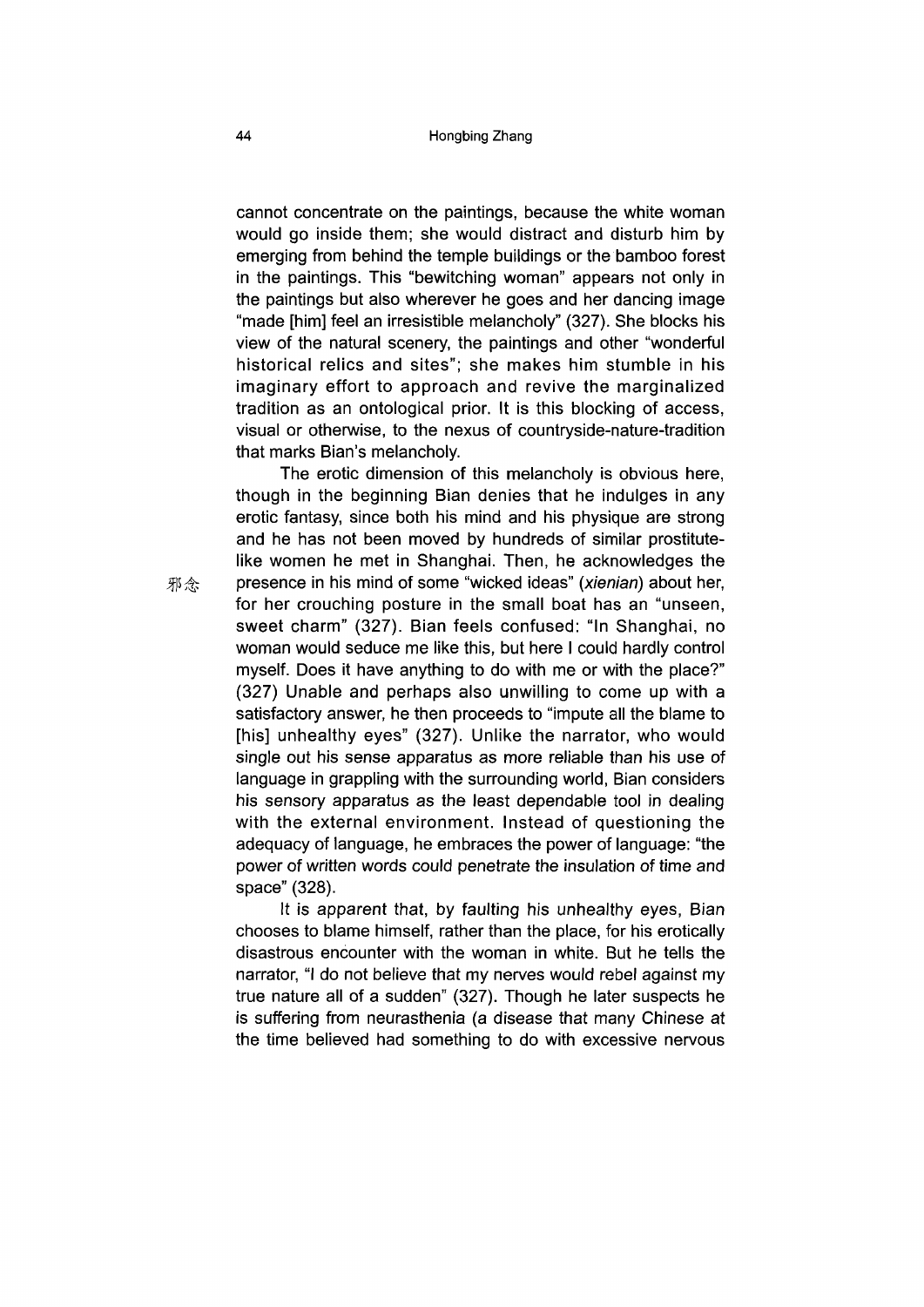stimulation), it is the eye that he believes to be the arch-criminal rebelling against his own "nature" *(benzhi).* Positioned in the liminal space between the somatic-psychological economy, within which an individual's "nature" is supposed to reside, and the external world, the eye poses a challenge to any claim concerning the autonomy of the individual's deep-seated "nature." But, as we are already told, in his daily life in Shanghai, Bian defends such an autonomy by doing frequent exercise, laughing at those in love, and reminding himself not to allow his rationality to be overwhelmed by his sentiments. In a Simmelian sense, he is indeed a normal metropolitan in the city, who would do anything possible to protect the autonomy of his subjective life, though his autonomy is based upon a well-defined and welldefended division between the inside and outside of his psychosomatic territory, between the self and the other.

The woman in white is, to be sure, the *unheimlich,* the uncanny or unhomely, that "ought to have remained  $\ldots$  secret and hidden but has come to light" (Freud 1955: 225). The exploration of the uncanny experience of the metropolitan reveals in a most conspicuous manner Shi Zhecun's touch of Freudianism in the text. Despite all his effort to build a home for his subjective life (his "nature"), however, Bian fails to prevent the uncanny from intruding into his subjective territory once he goes to the countryside. From an orthodox Freudian perspective, this irrepressible force is essentially an illicit sexual desire for one's parent or even grandparent, which Bian has endeavored to push away but which has managed to come back through the woman in white after the death of his grandmother. His grandmother's death might well mean the permanent loss of a love object for Bian and the appearance of a bottomless abyss where an "irresistible melancholy" is located. However, shifting the focus from sexual desire to the order of the Real, a Lacanian perspective would regard the uncanny as "the gaze as such, in its pulsatile, dazzling and spread out function," a gaze of "the anamorphic ghost" (Lacan 1977: 89) that looks back perhaps from the grave of Bian's grandmother, blots the idyllic scene of the countryside, embodies itself in the woman in white, and remains meaningless like a filthy stain on his eye-glasses. It renders everything suspicious, thus "opening up the abyss in the search for a meaning—nothing is what it seems to be,

本質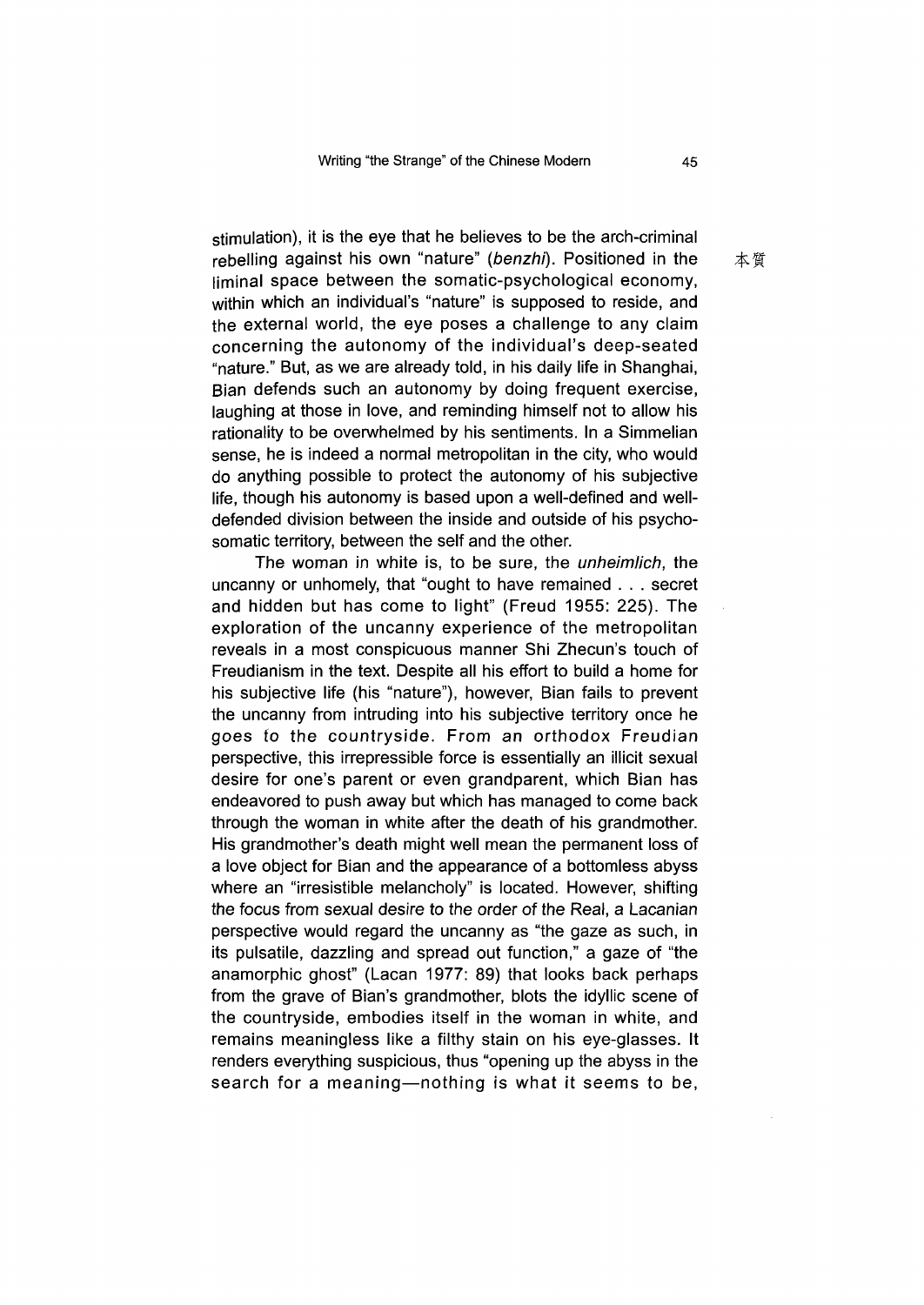everything suspicious, thus "opening up the abyss in the search for a meaning—nothing is what it seems to be, everything is to be interpreted, everything is supposed to possess some supplementary meaning" (Zizek 1991: 91). Such a psychoanalytical interpretation certainly helps us understand the apparition of the woman and the "non-sense" of Bian's "wicked ideas" about her. But, by calling the woman a "yaksha" and engaging subsequently in chasing after her, Bian also forces us to examine Shi Zhecun's Freudianism in a broader social context and stake out the historical conditions for his "psychologizing [of] the fantastic" (Liu 1995: 133).

In reading a book about the history of the countryside, Bian finds a record of some yaksha haunting the *area.* It is said that, about one hundred years ago, a yaksha appeared in the mountain; it often transformed itself into a beautiful woman, seducing passers-by and eating them after capturing them. At one time, one person would be missing from the nearby village every night, believed to have been eaten by the yaksha. Then the villagers burnt down all the trees in the mountain and the yaksha disappeared. But Bian suspects that the yaksha has not died and the woman in white is just its latest incarnation. The yaksha is a hideous and dangerous intruder into the peaceful life of the countryside.

The woman in white, now suspected to be an incarnation of the yaksha, becomes a dangerous figure both "alien" and "unnatural" to the native community, unhomely to "the home," and exactly what the whiteness in the Western-styled hospital signifies for the narrator. But, as a yaksha and an other, she is meant to embody here, as in the tradition of writing / reading / retelling yaksha stories, a desire for a homogenized, purified life, a life without the disturbing presence of the other.<sup>6</sup> As Theodor

<sup>&</sup>lt;sup>6</sup> For instance, Pu Songling records a story called "The Yaksha Kingdom" (Pu 1994) in which a Chinese merchant, lands on a yaksha island because of a shipwreck. He marries a female yaksha, who gives birth to two children. Later, the merchant manages to bring his yaksha wife and children to China. One child grows up to be a famous general, and the other, an excellent scholar. Though Pu's story tells how the yakshas (the minority) are "assimilated" into Chinese culture, it registers the same mechanism of desire to homogenize and purify the space involved, and also to expand that space, for the self.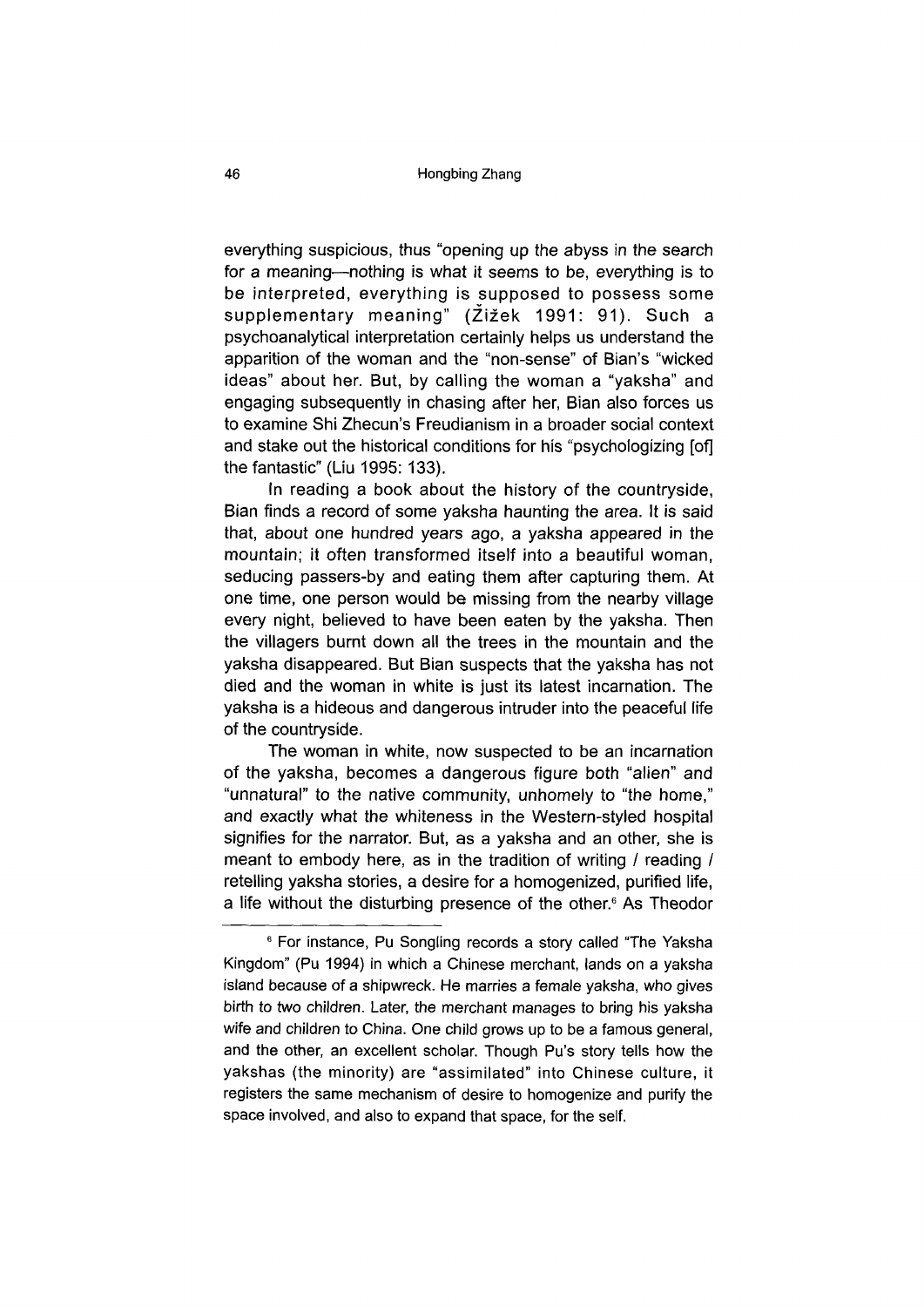Adorno has said, "The archaic is appropriated as the experience of what is not experiential. The boundary of experientiality, however, requires that the starting point of any such appropriation be the modern" (Adorno 1997: 349). In the fragmented and reified metropolitan life of semi-colonial Shanghai, what is archaic and what is not experiential is the very homogenized, purified life of the Chinese self. The woman in white, a survivor from the past in the countryside, seems to articulate, however, just such an otherwise impossible desire for a homogenized life. To make her forever alien and strange, so as to sustain his own desire, Bian refuses to see the true face of the yaksha woman, no matter whether it is hideous or beautiful (Shi 1991b: 331).

Bian's decision to tarry with ambiguity and indeterminacy, as well as his adherence to an "ambiguous vision," which Tzvetan Todorov sees as the necessary condition for the production of "the fantastic" (Todorov 1975: 33) or "the strange,"7 mark a significant change in his attitude to the woman in white. In the beginning she is a "horror" that makes him irresistibly melancholic because she blocks his access to the nexus of

<sup>&</sup>lt;sup>7</sup> In her study of Chinese classical tales of "the strange," Judith Zeitlin argues that it is problematic to apply Todorov's schema of the fantastic, the marvelous and the uncanny to the Chinese literature of "the strange" in general and to *Liaozhai zhiyi* in particular. She believes that we cannot assume the same "laws of post-Enlightenment scientific common sense" in the Chinese context. Also, Todorov's chosen narratives are, according to Zeitlin, based on clear-cut distinctions between realism and fantasy, whereas in Chinese literature the boundary between the strange and the normal is never fixed but is constantly altered, blurred, erased, multiplied or redefined (Zeitlin 1993: 6-7). Zeitlin's argument is convincing in the case of classical tales of the strange in Chinese literature. In twentieth-century China, as Chinese literary writings were undeniably influenced by Western cultures on a large scale, I believe it is possible to use Todorov's theories to analyze modern Chinese narratives of the strange. In the case of Shi Zhecun, the use of Western theories will be fruitful, as Shi acknowledges his writing has been greatly influenced by Western writers such as Arthur Schnitzler (Lee 1999: 166-68) and Western theories such as Freudian psychoanalysis (Yan 1995: 140-42).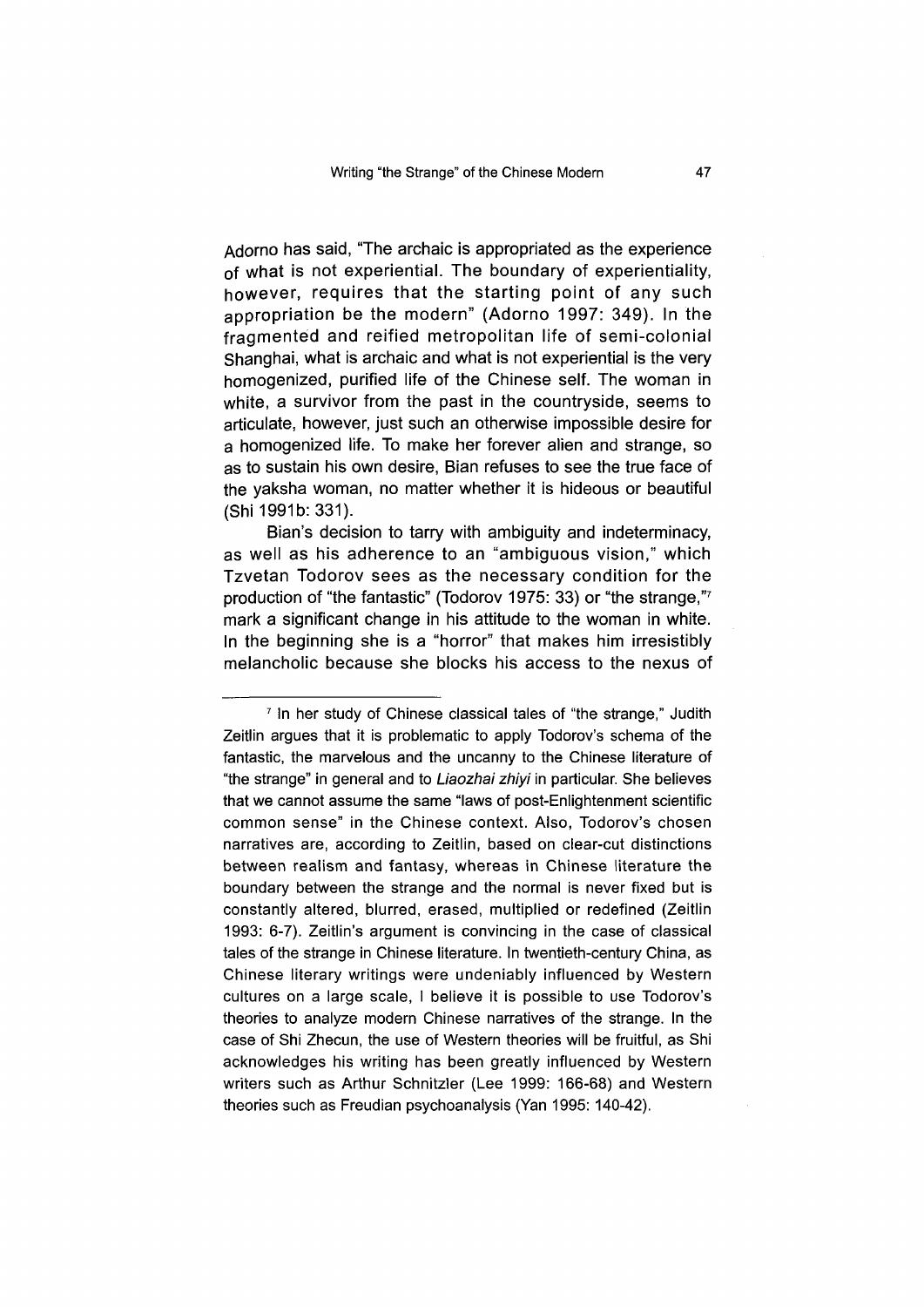countryside-nature-tradition, but after she has been appropriated as a yaksha, as a tool to articulate his desire, she becomes a welcome love object. "I knew loving a female yaksha means I would have to sacrifice myself," he tells us, "But before the arrival of the final punishment, what strange delights I would have" (331)! These strange delights are certainly attractive for him, but what appeals to him even more is the opportunity to make a heroic move toward his utopia—his ultimate home—of naturalized beauty and totalized harmony. Therefore, we hear him proclaim ecstatically, "I wanted to seek some natural beauty out of the unnatural event. I had really completely taken leave of my senses. I had fallen in love with this beautiful yaksha who was forever before me, seducing me with her graceful gait" (332).

The female yaksha therefore leads Bian forward, moving so fast that he sometimes feels that he keeps lagging behind: "My heart was burning with a strange desire.  $\ldots$  I wanted to expand the realm of love for all human beings" (331-32). But, no matter how closely he follows her, he never manages to catch up with her. The moment when he thinks he is embracing her with his two hands, reality sets in with a pull that turns out to be deadly. The woman in white turns out to be a mute country woman. "How could I believe myself that I had come to this place to strangle and kill a country woman on her way to meeting her lover?"(334) This unexpected turn from the heroic pursuit of love to the gruesome crime of destroying his real love reveals the bankruptcy of the wish to return to the native tradition in the countryside, and it also puts an end to the escape from what is considered fragmented and dislocated modern metropolitan life. For a moment, it also halts the further production of "the strange" in the narrative. Bian suspects he has been betwitched by the yaksha or the spirit of the killed woman even after his hurried retreat back to Shanghai. The sense of being bewitched comes as "the final punishment" when Bian collapses at the sight of the narrator's cousin, who has just come from the countryside. He mistakes her for the yaksha, or the revengeful spirit of the murdered woman: "All my nerves became confused; horrors, worries and frightened haste assaulted me. So I came to this place. .. "(335).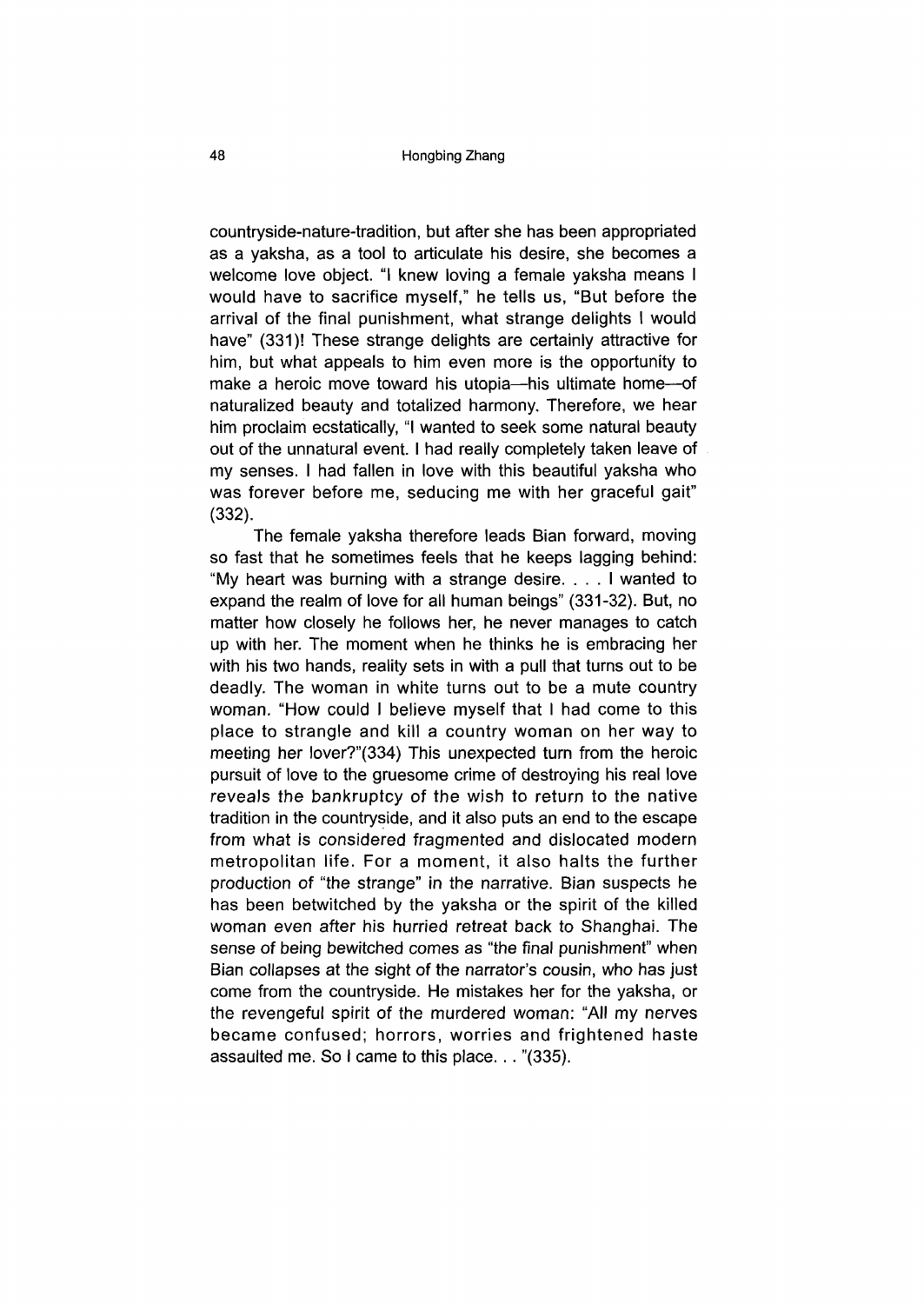## **"Horrible Woman! Strange Woman! Don't Come Close to Me!"**

The place that Bian Shiming reluctantly comes to, at the end of his supposedly fantastic journey into the countryside, is the Western-styled hospital, where he has been staying for over three weeks. Shi Zhecun has his characters stay in a place they do not like, talking about a fantastic journey elsewhere, in order to convey an unmistakable sense of irony, but the primary irony is to be found in the imagined relationship between an urban dweller and the countryside. In regarding the countryside as a hermitage where one can cultivate the mind and heart, Bian identifies with it both physically and metaphorically. His trip there signals a physical identification with it, though not one as thorough as his grandmother's, since death literally removes any possible insulation between herself and the "eternal home" of the countryside. Metaphorically, Bian identifies also with the countryside as an ontological prior, in contrast to the city as a phenomenological posterior—and with it as a repository of marginalized Chinese culture in a context of the disturbing presence of Western influence in the city.

This kind of relationship to the countryside is closely linked to a view of metropolitan life, experienced by Shanghai inhabitants like Bian and the narrator in the 1920s and 1930s as an essentially fragmented and *unhomely* existence, so that they are stricken with the desire to "go home." But Bian and the narrator have different attitudes. Bian's pursuit of the female yaksha in the countryside shows how he changes from a reserved attitude, embodied in his rational life style, to what can be called an "exposé" attitude whereby, for the yaksha's sake, he would throw away all the rational and intellectual constraints that are supposed, a la Simmel, to protect the "personal core" of a metropolitan subject. The acting-out of this metropolitan expose attitude and the discharge of welled-up anxiety in the countryside serve, however, to effectively highlight his totalizing desire to construct a purified space for the self, an absolute autonomy beyond the pale of quotidian life in Shanghai. The woman in white, named and appropriated as a yaksha, embodies Bian's desire to go beyond uncanny or unhomely metropolitan experience, a desire for a *beyond* of naturalized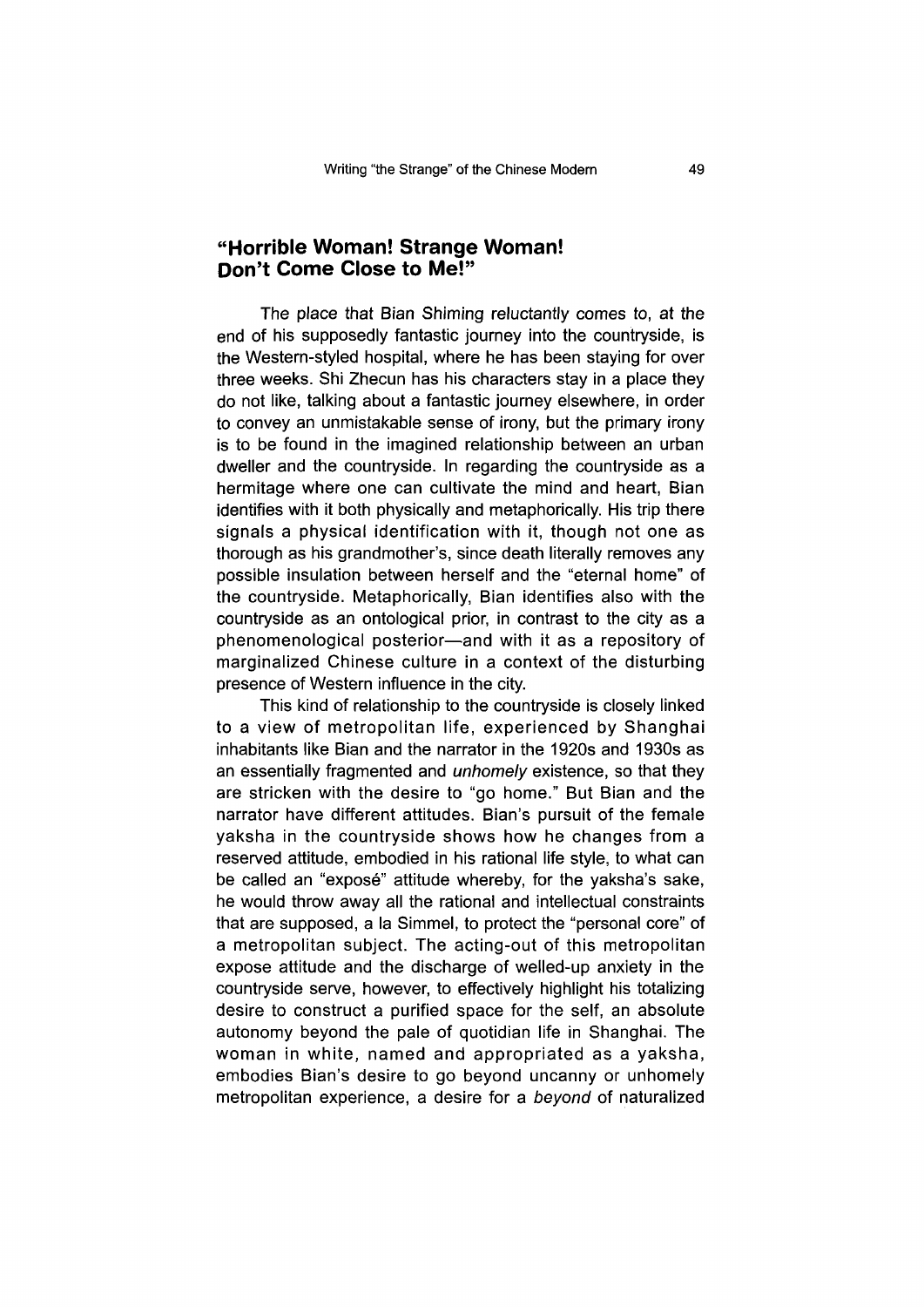beauty and totalized harmony. But this has proven to be historically impossible, as exemplified in his bloody murder of the mute country woman.

The narrator, on the other hand, accepts the unhomely existence and his split identification with both the Chinese and the Western, embracing these two as a series of living ambiguities and contradictions. He packages up and unleashes his anxiety in the act of suturing, which is the everyday practice of a modernist aesthetic in the city, *here and now.* Even in his libidinal aestheticization of metropolitan life, he is not prepared to construct a linguistic home for a naturalized beauty and totalized harmony; rather, by acknowledging the inadequacy of his language and the "element that is lacking," he leaves open a space for ambivalence.

However, Bian's account of his encounter with the yaksha in the countryside, as a "strange" explanation of the cause of his mental disorder and as a sort of talking-cure for it, leaves the narrator in even greater confusion. After Bian finishes his story, the narrator comes out of the ward and gives his wife a call, asking her and his cousin, who are supposed to come to the hospital in an hour, not to make the trip. This is an ambiguous gesture, and can be related to his own view of whether Bian is still suffering from a mental disorder, or has really recovered from it. If he believes what Bian says and no longer sees him as a deranged person, the arrival of his wife and his cousin (especially the latter, whom Bian once mistook for the female yaksha or the spirit of the mute woman) ought not to be a problem for Bian any longer. If he accepts the German doctor's diagnosis and thinks that Bian is still insane, then what Bian has just told him about the female yaksha and the murdered mute woman should not be taken as true. Maybe the narrator has stopped his wife and his cousin from coming to the hospital out of fear that there might be some problems besides what the German doctor and Bian have suggested. However, no matter what the reasons are, the narrator here betrayed his suspicious attitude toward both Bian and the German doctor, perhaps due to his split identification with both the symbolic and the imaginary. This also closes the door on any further effort to verify Bian's account. But, with his suspicion uncorroborated and the true-or-false question unanswered, the narrator finally closes his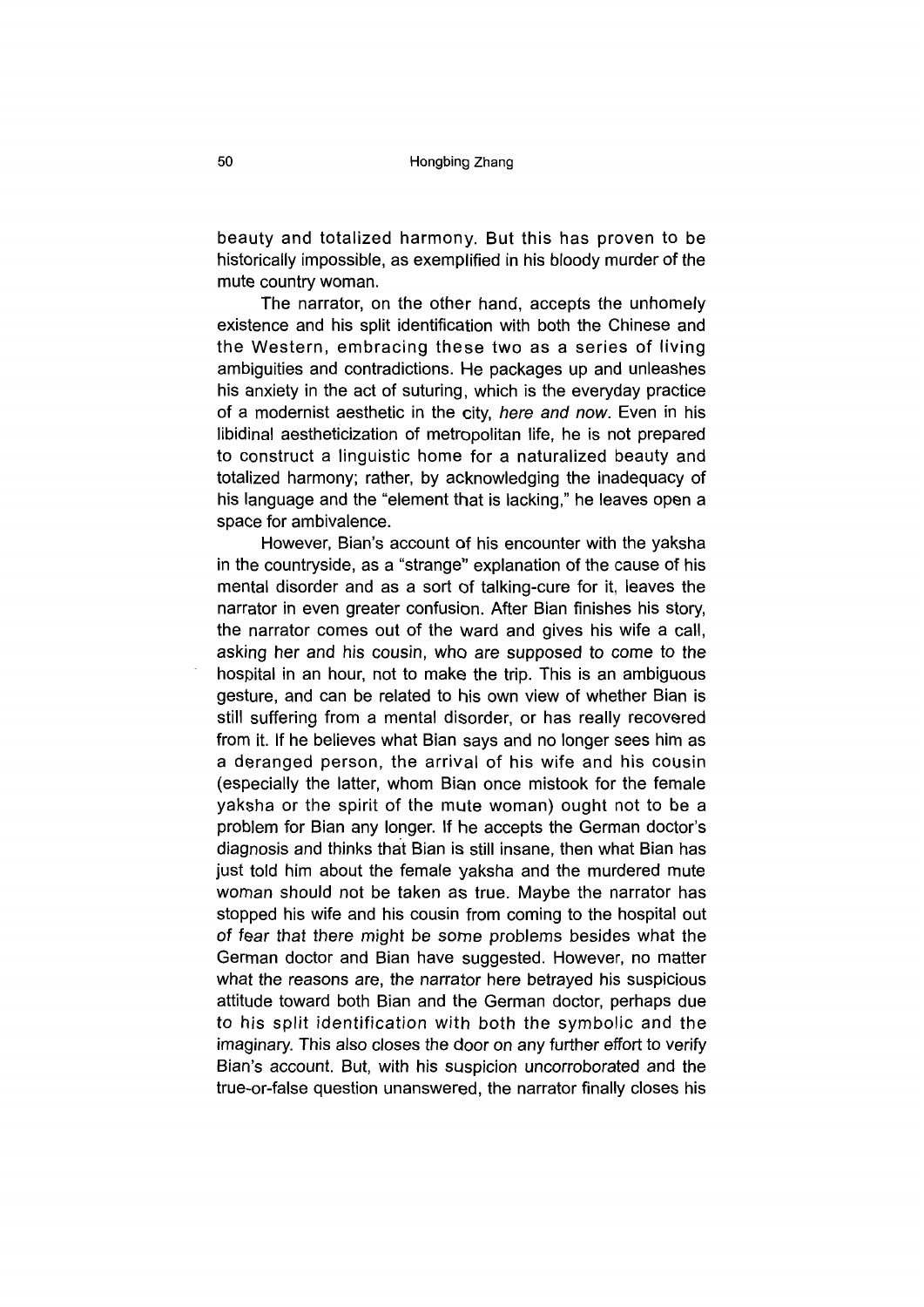narrative of Bian's account of "the strange," an account that remains essentially in the ambiguous and indefinable "changing zone between history and fiction, reality and illusion" (Zeitlin 1993: 10).

This way of ending the narrative of "the strange," with the narrator preventing the two women from coming to the hospital, is, however, just one example in the story of the price paid in writing "the strange" of the Chinese modern at the expense of Chinese women. In the hospital where whiteness is allpervasive, the nurse becomes a sutured body, rescuing the narrator from his fear of whiteness and emboding his otherwise disembodied and "unhomely" desire. In the countryside, the woman in white becomes either a filthy stain on Bian's eyeglasses or a seductive yaksha who inaugurates the strange experience that he would like to have. And the mute woman becomes a direct victim of his fantasy,<sup>8</sup> while her death serves to intrude into the fantastic world of his pursuit and send him back to the reality of metropolitan life. In all these cases, women are employed just as a vehicle for the narration, as "the symptom of man"9 who lives an unhomely metropolitan life and writes about his own anxiety and desire. For the sake of unity and to end the narrative, women are presented as fragmented, mute, ambiguous or dead, not given any chance to speak out as a subject.

This is a debt that modernist writing owes to Chinese women.10 In his retreat back to Shanghai, Bian senses the inevitable need to repay the debt: "My life has become a debt

10 Although I do not want to generalize about all of Shi Zhecun's stories, this debt can be found in many of his modernist stories collected in *Jiangju de tou* and *Meiyu zhixi* [On a rainy evening]. Even in his *Shan nuren xingpin* [Exemplary conduct of virtuous women], it is still debatable if women occupy a subject position, for as Leo Lee has pointed out, "none of the heroines has an identity of her own apart from her man, and Shi's probing of their minds reveals no feminist consciousness" (Lee 1999: 172).

梅雨之夕 善女人行品

<sup>&</sup>lt;sup>8</sup> For a discussion of the violence in Shi Zhecun's literary texts, see Jones (1994).

<sup>&</sup>lt;sup>9</sup> For a discussion of this Lacanian notion, see Žižek (1992: 154-56).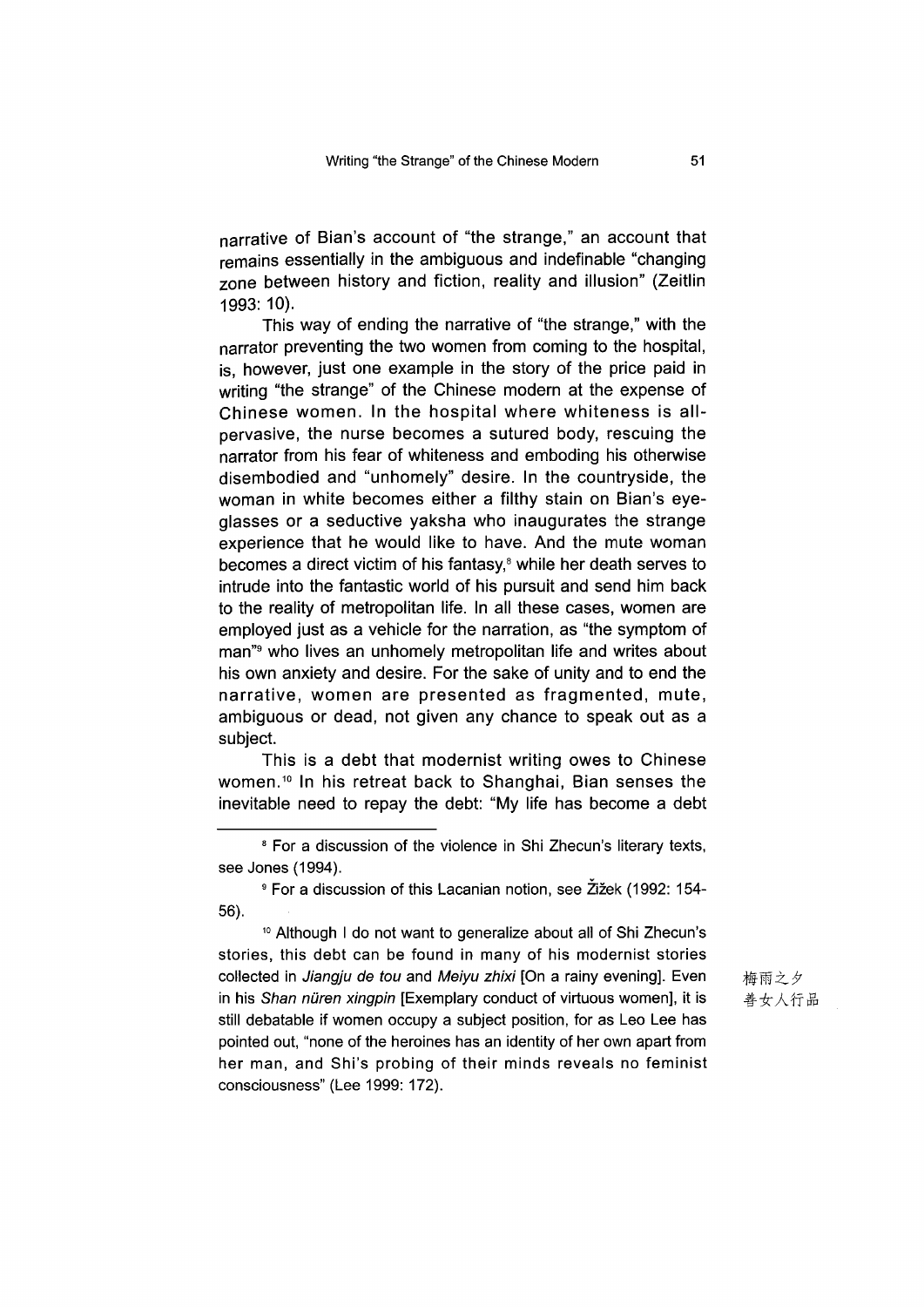#### 52 Hongbing Zhang

that has to be paid back, and now the creditor is coming" (Shi 1991b: 335). The potential of woman to become an active subject is (mis)recognized here to be a powerful, uncanny and unhomely force, coming to settle accounts with the man caught in an unhomely existence yet desiring to "go home," and threatening to break through the forged closure of the narrative of "the strange." This is perhaps one of the reasons why, in the beginning of the story, Bian behaves as if he is pushing someone away with his two hands stretched out, and speaks of a frightening truth like someone talking nonsense in his delirium: "Horrible woman! Strange woman! Don't come close to me!"

## REFERENCES

- ADORNO, Theodor. 1997. *Aesthetic Theory.* Trans. Robert Hullot-Kentor. Minneapolis: University of Minnesota Press.
- CHOW, Tse-tsung. 1960. *The May Fourth Movement: Intellectual Revolution in Modern China.* Stanford: Stanford University Press.
- DING Wenjiang丁文江.1980. "Xuanxue yu kexue"玄學與科學 [Metaphysics and science]. In *Kexue xuanxue lunzhan ji* # 學玄學論戰集 [A collection of the polemical essays on science and metaphysics]. Taipei: Pamier shudian. 15-44.
- FREUD, Sigmund. 1955. "The Uncanny." In The Standard *Edition of the Complete Psychological Works of Sigmund Freud.* VoL 17. Ed. James Strachey. London: The Hogarth Press. 218-56.
- JAMESON, Fredric. *1981. The Political Unconscious: Narrative as a Socially Symbolic Act.* Ithaca: Cornell University Press.
- JONES, Andrew F. 1994. "The Violence of the Text: Reading Yu Hua and Shi Zhecun." positions: east asia cultures critique 2.3 (Winter): 570-602.
- HEATH, Stephen. 1977. "Notes on Suture." Screen 18.4: 48-76.
- KAZIN, Alfred. 1957. "The Freudian Revolution Analyzed." In *Freud and the Twentieth Century.* Ed. Benjamin Nelson. Cleveland and New York: The World Publishing Company. 13-21.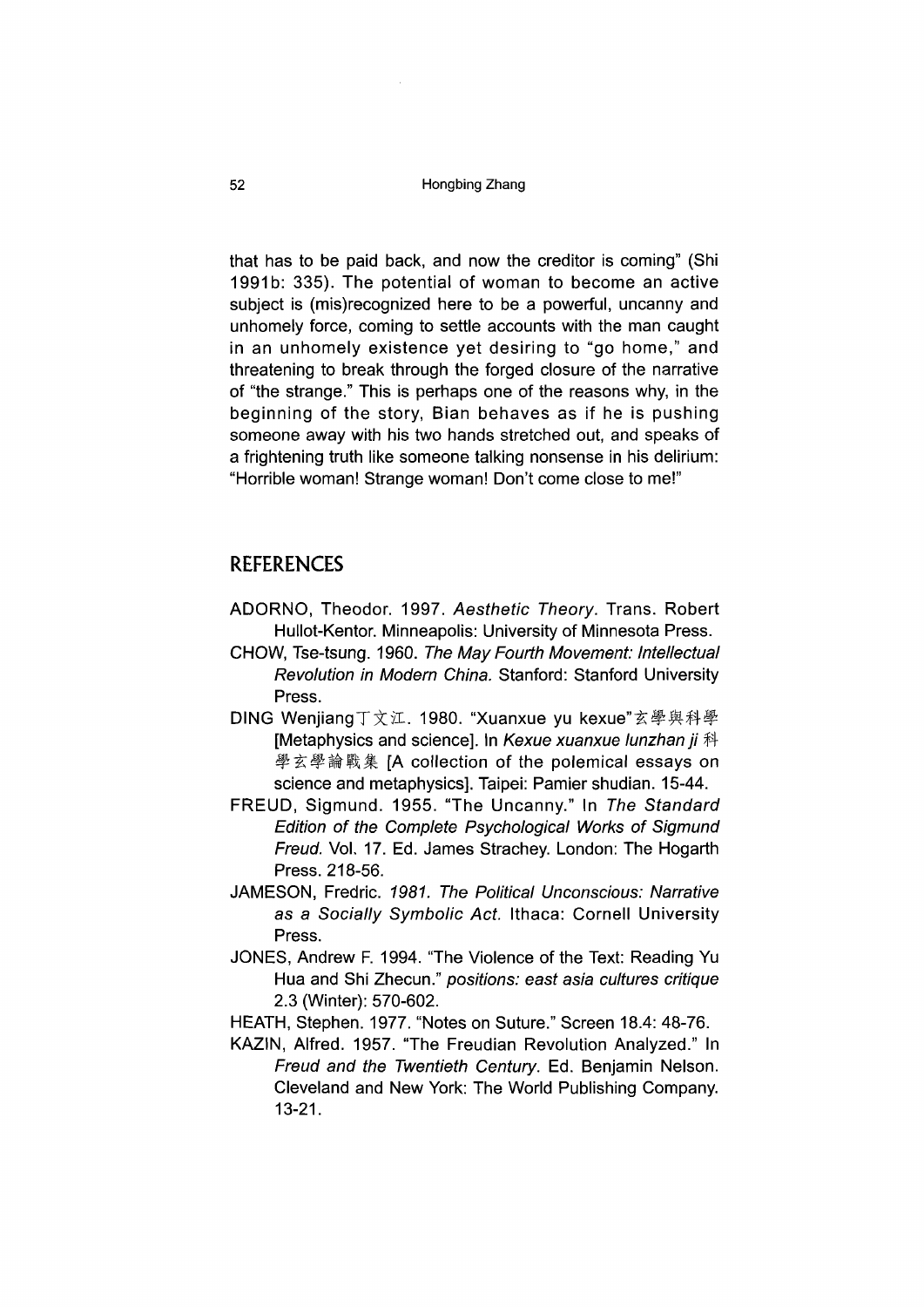- LACAN, Jacques. 1977. *The Four Fundamental Concepts of Psychoanalysis.* Ed. Jacques-Allan Miller. Trans. Alan Sheridan. London: The Hogarth Press.
- ----- .1992. *The Ethics of Psychoanalysis 1959-1960.* Trans. Dennis Porter. New York: W. W. Norton & Company.
- LEE, Leo Ou-fan. 1999. *Shanghai Modem: The Flowering of a New Urban Culture in China, 1930-1945.* Cambridge, Massachusetts: Harvard University Press.
- LEI, Sean Hsiang-lin. 1999. "When Chinese Medicine Encountered the State: 1910-1949." Ph.D. dissertation. The University of Chicago.
- LINK, Perry. 1981. *Mandarin Ducks and Butterflies: Popular Fiction in Early Twentieth-Century Chinese Cities.* Berkeley: University of California Press.
- LIU, Lydia H. 1995. *Translingual Practice: Literature, National Culture, and Translated Modernity-China, 1900-1937.* Stanford, California: Stanford University Press.
- LOU Shiyi 樓適夷. 1988. "Shi Zhecun de xin ganjue zhuyi" 施蟄 存的新感覺主義 [Shi Zhecun's neo-sensationalism]. In Shi Zhecun 施蟄存 [Shi Zhecun]. Ed. Ying Guojing 應國靖. Hong Kong: Sanlian shudian. 305-307.
- MILLER, Jacques-Allan. 1977-78. "Suture (elements of the logic of the signifier)." *Screen* 18.4: 24-34.
- OUDART, Jean-Pierre. 1977-78. "Cinema and Suture." *Screen* 18.4: 35-47.
- PU Songling 蒲松齡. 1994. "Yecha guo" 夜叉國 [The yaksha kingdom]. In Liaozhai zhiyi 聊齋誌異 [Liaozhai's record of the strange]. Ed. Yuan Jian 袁健 and Xuan Sheng 玄聲. Ji'nan: Qilu shushe. 374-79.
- QIAN Liqun 錢理群,WEN Rumin 溫儒敏 and WU Fuhui 吳福輝. 1998. Zhongguo xiandai wenxue sanshi nian 中國現代文學  $\pm +$   $\mp$  [Three decades of modern Chinese literature]. Revised edition. Beijing: Beijing daxue chubanshe.
- SHI Zhecun 施蟄存. 1991a. "Shizizuo liuxing"獅子座流星 [A meteor in the sign of Leo]. In *Wu ou liuxing* 霧鷗流星 [Fog, gull and meteor]. Beijing: Renmin wenxue chubanshe. 3- 13.
	- −. 1991b. "Yecha"夜叉 [Yaksha]. In *Shi Xiu zhi lian 石秀*之戀 [The love of Shi Xiu]. Beijing: Renmin wenxue chubanshe. 323-36.